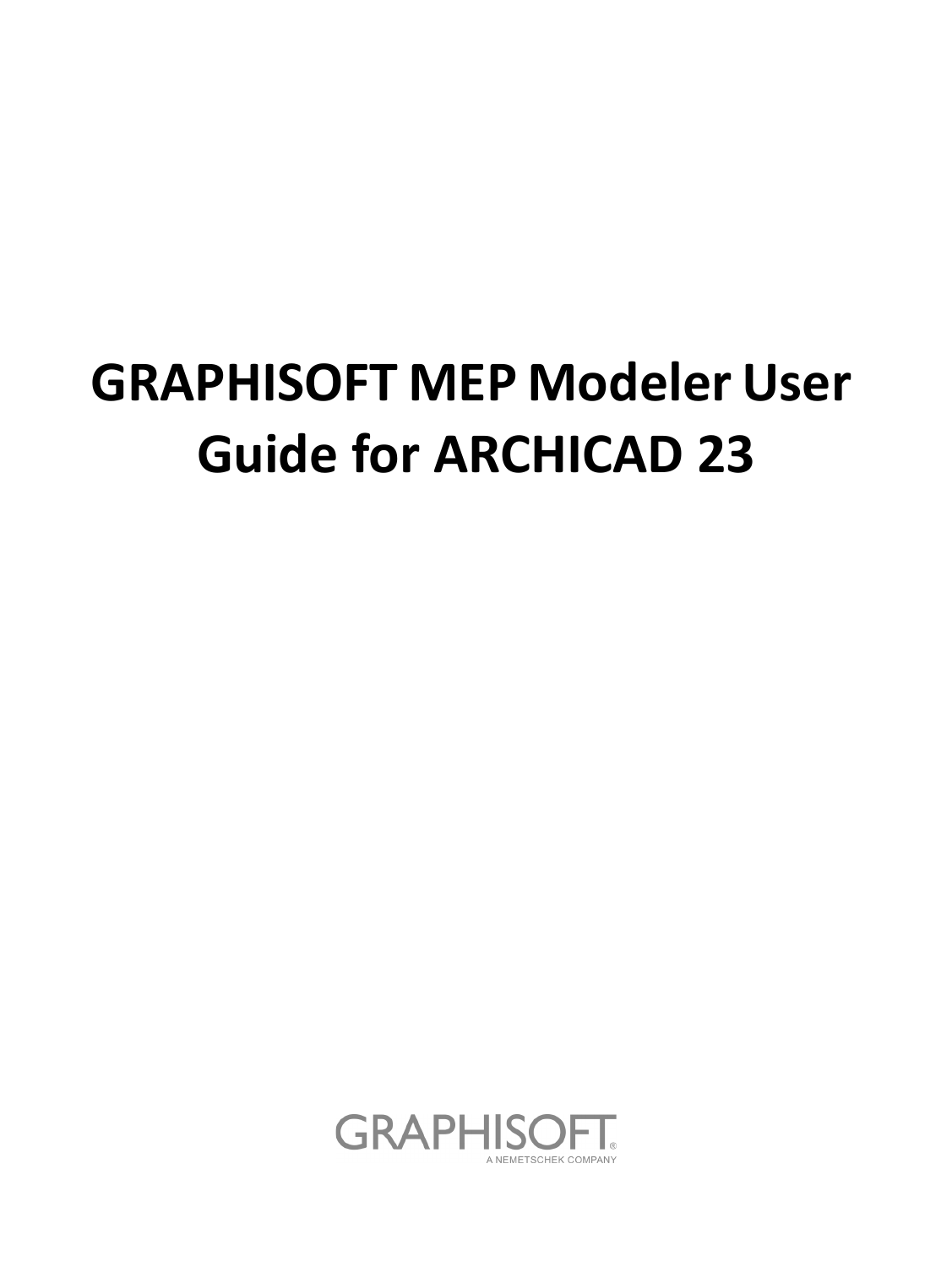### **GRAPHISOFT®**

Visit the GRAPHISOFT website at *[www.graphisoft.com](http://www.graphisoft.com)* for local distributor and product availability information.

#### **GRAPHISOFT MEP Modeler User Guide for ARCHICAD 23**

Copyright © 2019 by GRAPHISOFT, all rights reserved. Reproduction, paraphrasing or translation without express prior written permission is strictly prohibited.

#### **Trademarks**

ARCHICAD**®** is a registered trademark of GRAPHISOFT. All other trademarks are the property of their respective holders.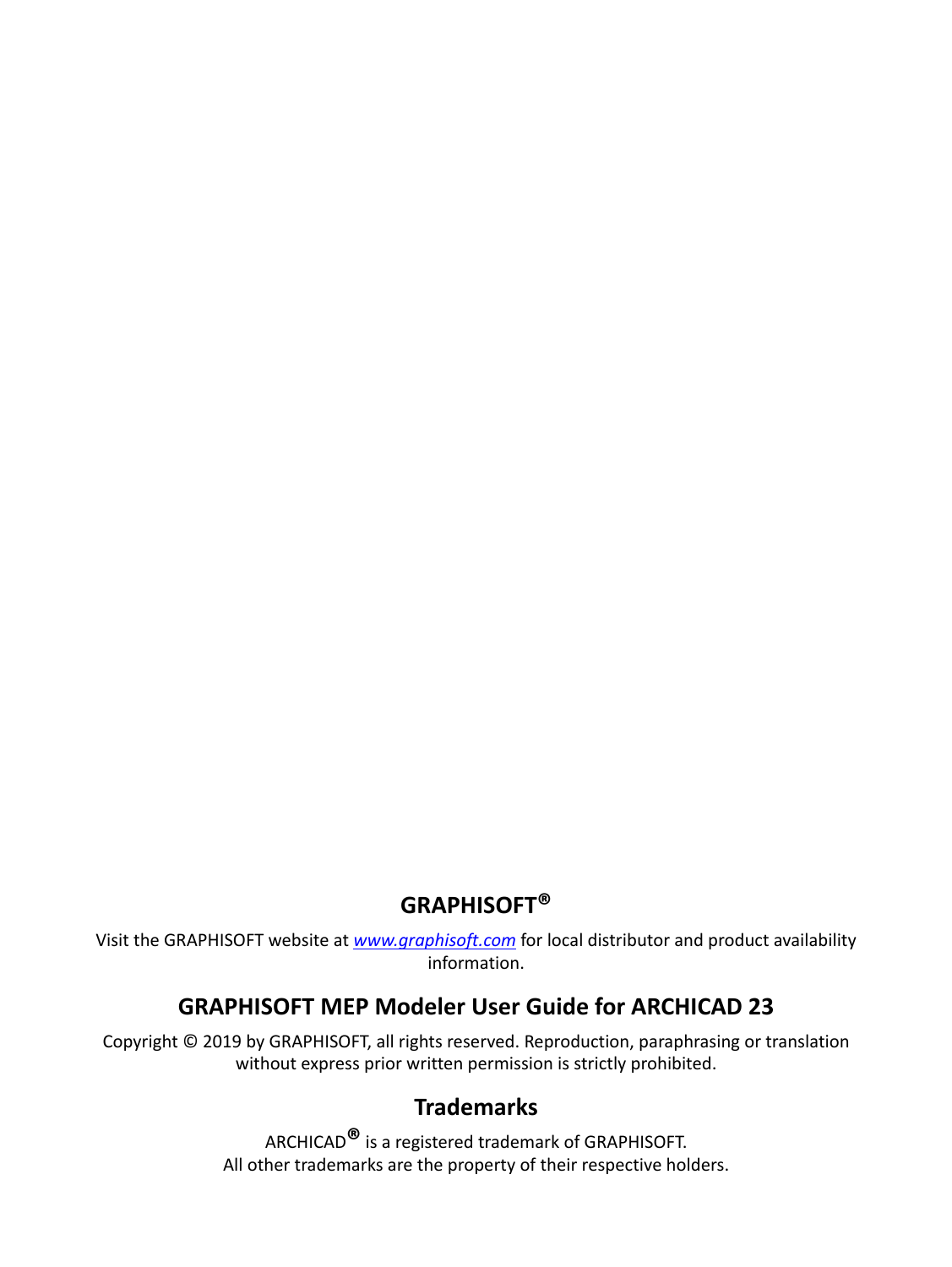# **Contents**

|                                                                | 9 |
|----------------------------------------------------------------|---|
|                                                                |   |
|                                                                |   |
|                                                                |   |
|                                                                |   |
|                                                                |   |
|                                                                |   |
|                                                                |   |
|                                                                |   |
|                                                                |   |
|                                                                |   |
|                                                                |   |
|                                                                |   |
|                                                                |   |
|                                                                |   |
|                                                                |   |
|                                                                |   |
|                                                                |   |
|                                                                |   |
|                                                                |   |
|                                                                |   |
| Start Routing at Connection Port of Other MEP Element Types 30 |   |
| Start Routing by Placing Junction on a Placed MEP Element 31   |   |
|                                                                |   |
|                                                                |   |
|                                                                |   |
|                                                                |   |
|                                                                |   |
|                                                                |   |
|                                                                |   |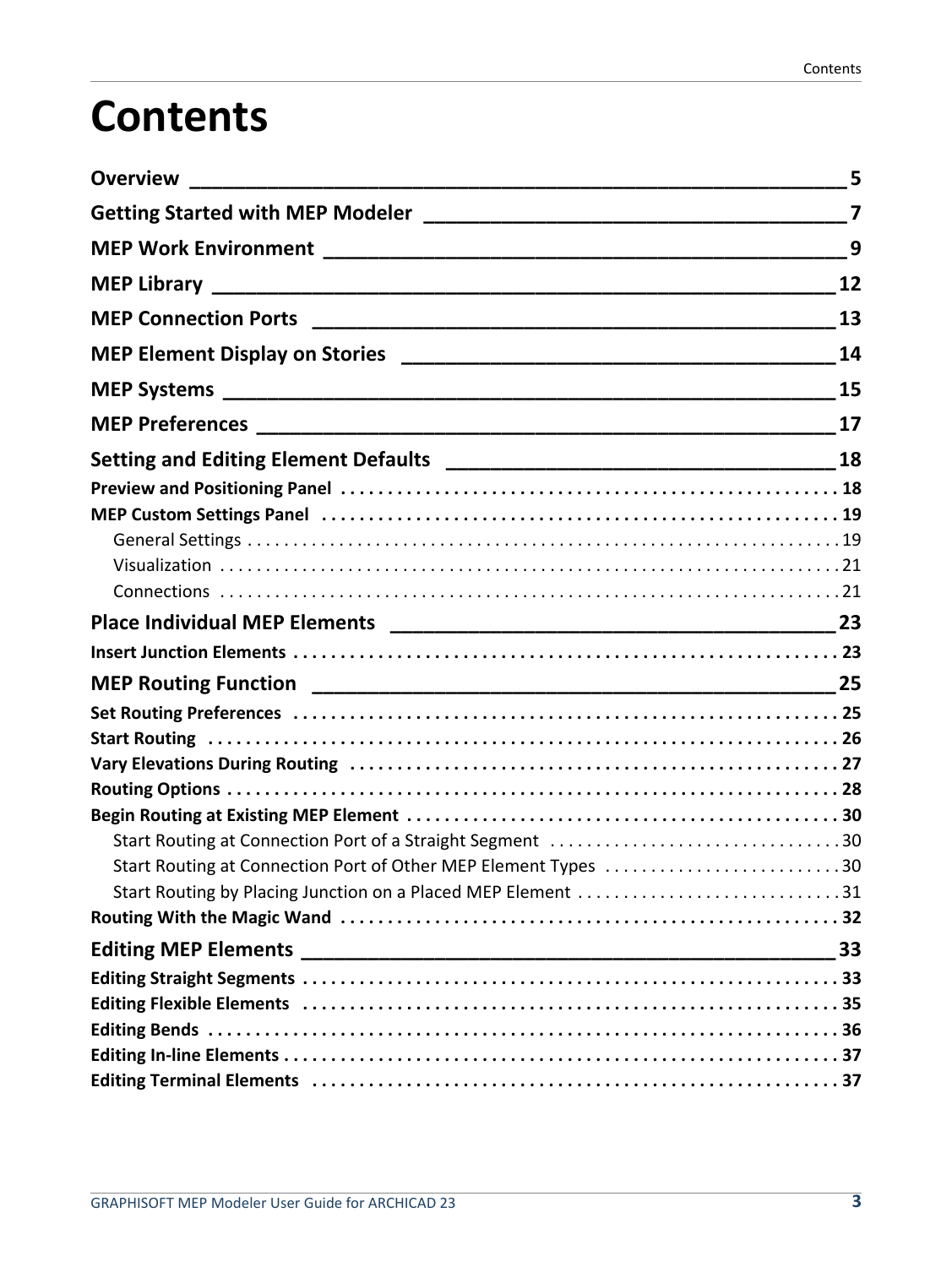| <b>Resize MEP Elements</b>                | 38 |
|-------------------------------------------|----|
| <b>Select Connected MEP Elements</b>      | 39 |
| <b>Edit Selected Elements</b>             | 40 |
| <b>Create Custom MEP Part</b>             | 41 |
| <b>Behavior of MEP-Compatible Objects</b> | 43 |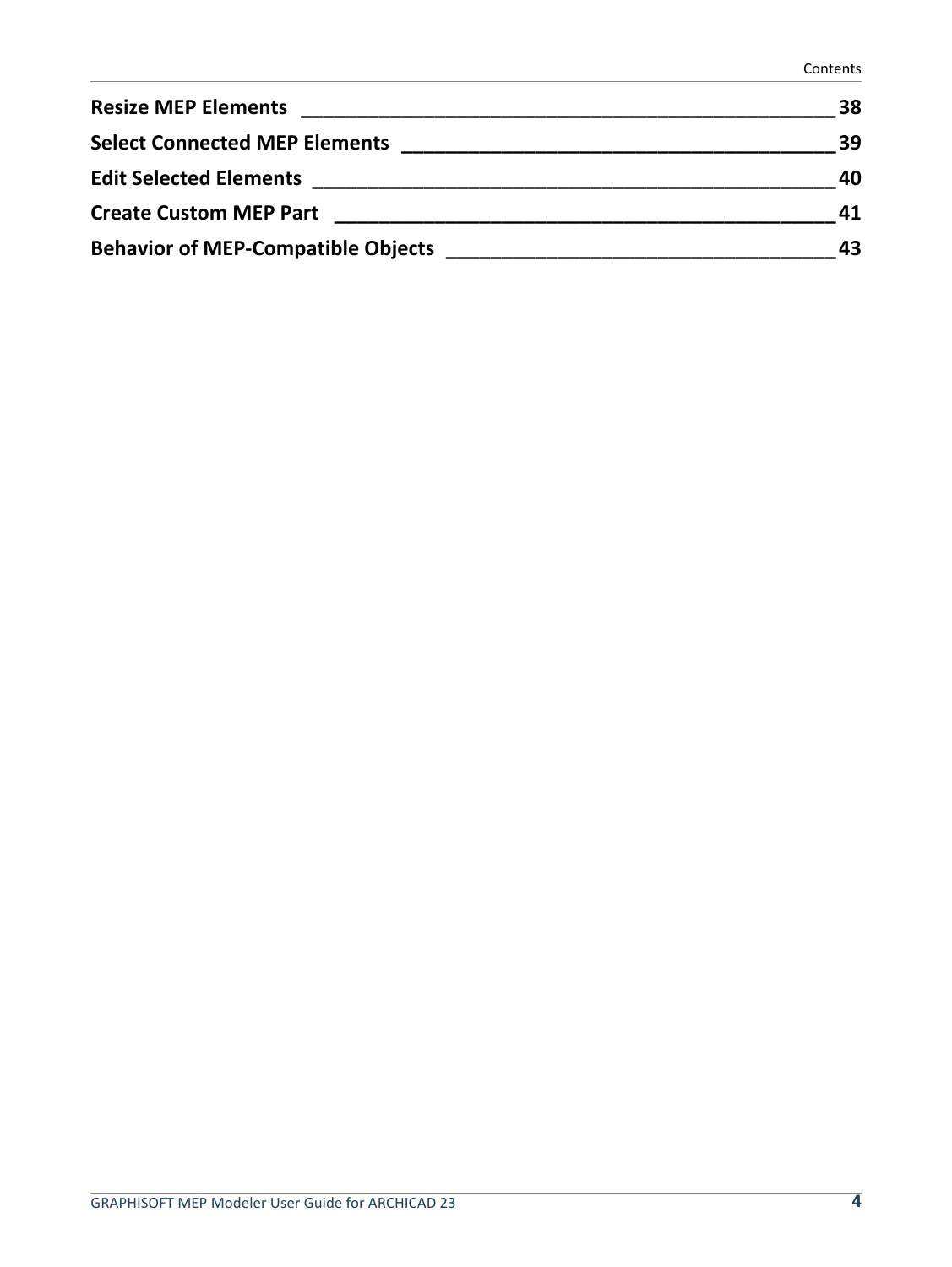# <span id="page-4-0"></span>**Overview**

The GRAPHISOFT MEP Modeler for ARCHICAD 23 is an Add-On developed for the ARCHICAD user interface: architectural and engineering firms can model and edit 3D MEP (mechanical, electrical and plumbing) systems and networks (ductwork, pipework, cable trays) and coordinate them in ARCHICAD BIM models.

MEP Modeler is also compatible with IFC.

You can create the MEP model within ARCHICAD, based on 2D documentation received from engineers. ARCHICAD's built-in Collision Detection function (**Design > Collision Detection**) lets you check collisions between any two element categories - for example, between structural building elements and

- the MEP elements you defined with the MEP Modeler, and/or
- the MEP elements imported from a mechanical consultant's IFC model.

MEP Elements are **GDL Objects**, with parameters and settings similar to object-type elements in ARCHICAD. MEP Elements work just like regular ARCHICAD library parts, but also have additional, MEP-specific parameters.



MEP Modeler comes with an extensive **MEP Library** of specially configured MEP Elements. If you are using the MEP Template provided with the Add-on, this library is loaded automatically.

#### *See also [MEP Library.](#page-11-0)*

Common types of MEP Elements include: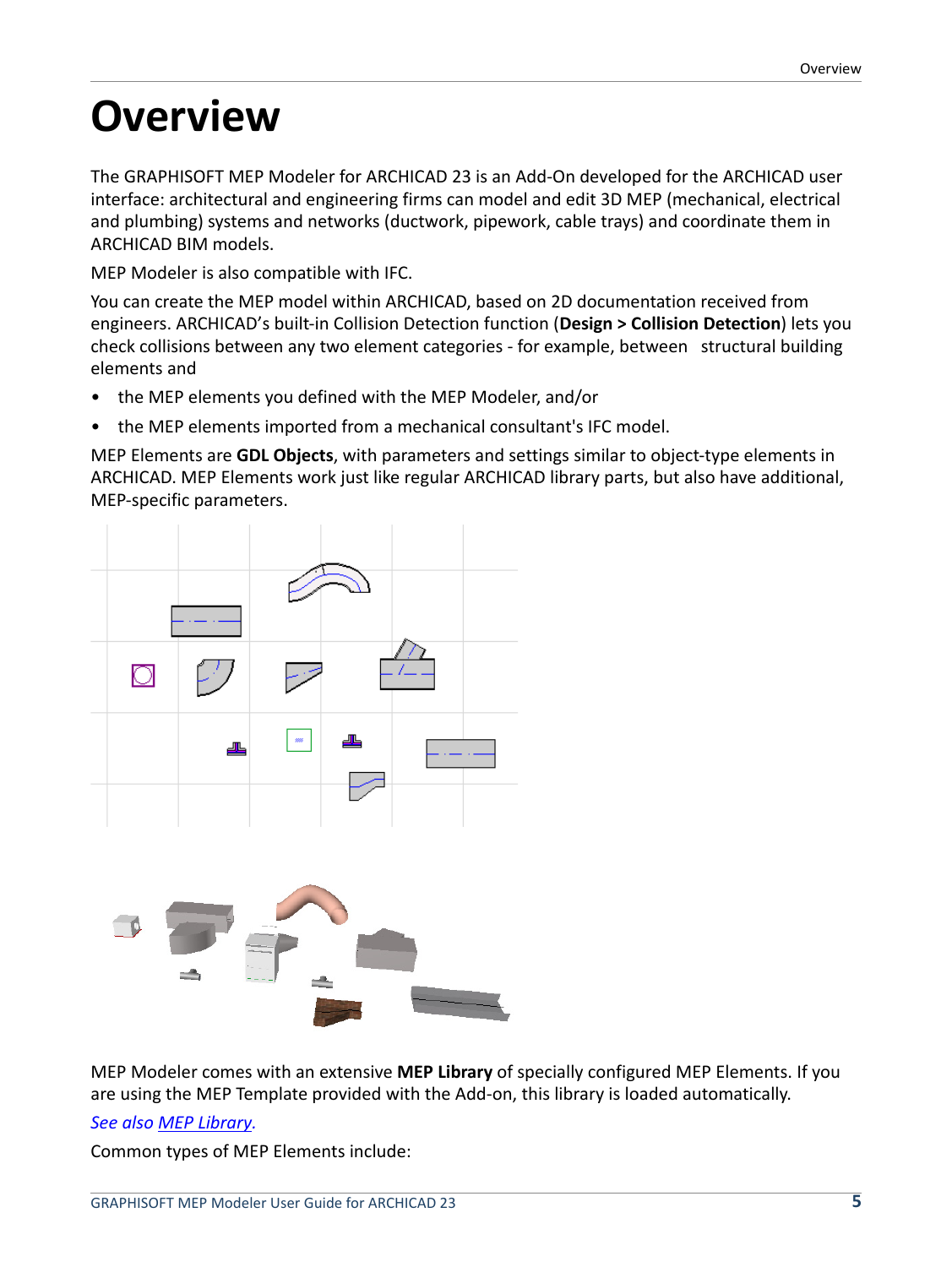- a **Straight** segment, such as a duct with identical geometry at either end. Examples: Duct tool, Pipe tool and Cable Carrier tool.
- a **Bend**. Some Bends are inserted automatically during Routing, or as a result of editing MEP elements, if two otherwise unconnectable elements require that a bend be inserted.
- a **Transition**. This is a straight segment whose geometries at its two ends are unequal. Transitions are used to connect two MEP elements of different width/height/shape.
- a **Junction**. These include a Tee junction, a Wye junction, and a Take-off.
- a **Terminal** for example, a ceiling diffuser or a grille or a sprinkler placed at the end of a pipe or duct. A Terminal has only one connection port.
- **Inline** element, such as a valve or filter, placed inside the route. Inline elements are straight segments open at both ends.
- **Equipment** such as a furnace, with one or more connection ports. A single Equipment element generally is generally assigned to multiple MEP Systems (e.g. Heating, Exhaust Air), and are connected to multiple (Pipework, Ductwork) MEP element types.

There are two ways to place MEP Elements:

- Use the MEP Tools to place individual MEP Elements.
- Use the Routing function to place multiple connected MEP Elements with a series of clicks.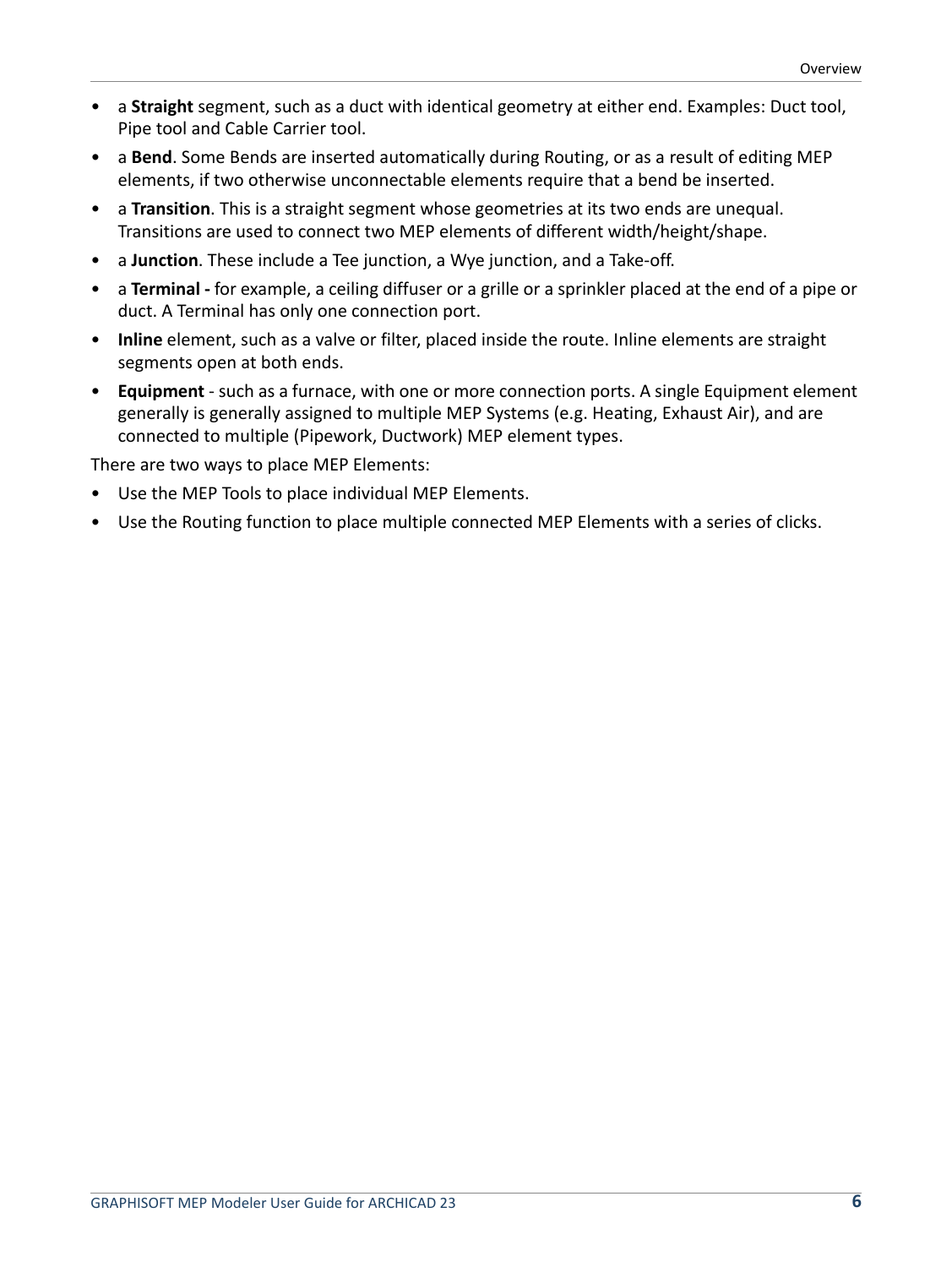# <span id="page-6-0"></span>**Getting Started with MEP Modeler**

#### **Hardware/Software Requirements**

The hardware/software requirements for using MEP Modeler are identical to those of ARCHICAD. *See [http://www.graphisoft.com/support/system\\_requirements](http://www.graphisoft.com/support/system_requirements)*

#### **Installation**

Download the MEP installer from *<http://www.graphisoft.com/downloads/MEP/>*.

When installing MEP Modeler, you must be logged on as a member of the Administrator Group. Start the installer. The installer wizard will guide you through the installation process.

#### <span id="page-6-1"></span>**Apply MEP Work Environment**

To access the MEP Modeler tools and interface, apply the **MEP Profile** at **Options > Work Environment.**

*See [Apply MEP Work Environment.](#page-6-1)*

#### <span id="page-6-2"></span>**Load MEP Library**

Use Library Manager to load the MEP Library. If you are using the MEP Template provided with the Add-on, this library is loaded automatically-

*See [Load MEP Library](#page-6-2).*

#### **Licenses**

To run MEP Modeler with your commercially licensed copy of ARCHICAD, you need a separate license for MEP Modeler. (This license can either be located on a hardware protection key, or a network license.) The license is automatically reserved when you start any of the MEP functions, provided that a free license is available.

**Note:** To reserve a MEP Modeler license every time you start ARCHICAD, check the "Reserve MEP Modeler license when ARCHICAD starts" option in MEP Preferences dialog. (*See [MEP](#page-16-0)  [Preferences](#page-16-0)*.)

#### <span id="page-6-3"></span>**Borrow License**

If an MEP license is available but has not been automatically reserved for you, you can reserve it manually.

- **1.** From the ARCHICAD Help menu, choose **License Information**.
- **2.** From the Available Products list, select MEP Modeler.
- **3.** Click **Borrow License.**

**Note:** The License Borrowing feature is available only with the CodeMeter NET protection system. *See [http://helpcenter.graphisoft.com/technotes/licensing/codemeter-software](http://helpcenter.graphisoft.com/technotes/licensing/codemeter-software-protection-for-graphisoft-products/license-borrowing/)[protection-for-graphisoft-products/license-borrowing/](http://helpcenter.graphisoft.com/technotes/licensing/codemeter-software-protection-for-graphisoft-products/license-borrowing/)*.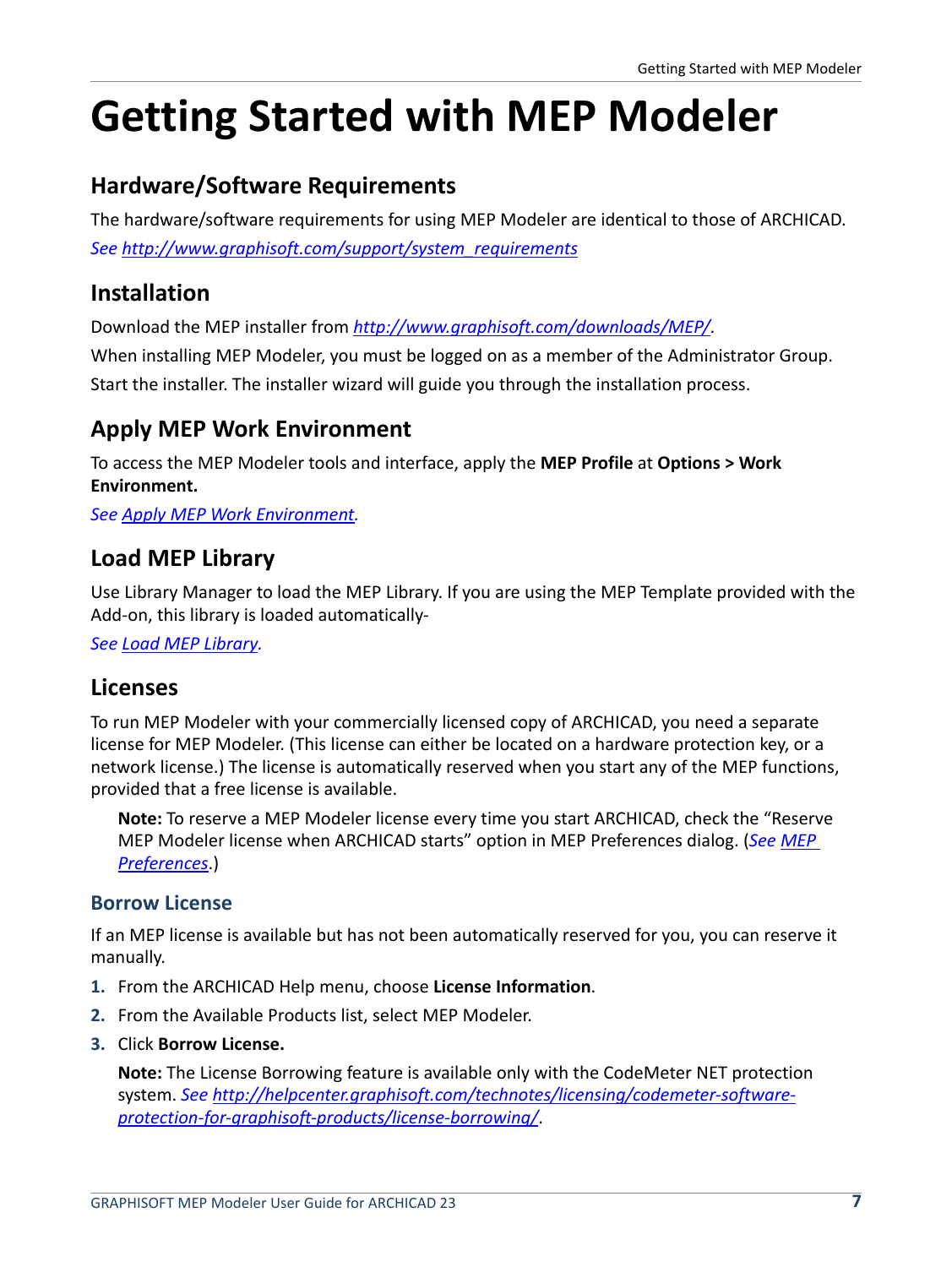#### **If You Don't Have a License**

If you do not have a license for MEP Modeler, do one of the following:

- Consult your ARCHICAD distributor to obtain one, or
- Use ARCHICAD in demo mode together with MEP Modeler. To do this, switch ARCHICAD to demo mode by removing the ARCHICAD protection key. MEP Modeler's full functionality is available.

If you have successfully installed MEP Modeler and begun work, but your MEP license is later missing for any reason while you are working with MEP Modeler, a Warning informs you that you have two choices:

- **1.** Obtain the missing license, then continue working; or
- **2.** Continue working in ARCHICAD, without MEP functionality. (The MEP Library remains available, but MEP functions such as Routing are grayed.)

#### **Uninstall**

To uninstall MEP Modeler from a PC, it is best to use the "Programs and Features" item from the Control Panel. Alternatively, navigate to the "Uninstall.MEP" folder in your ARCHICAD folder, and select the "Uninstaller" application.

On a Mac, navigate to the "Uninstall.MEP" folder in your ARCHICAD folder, and select the "Uninstaller" application.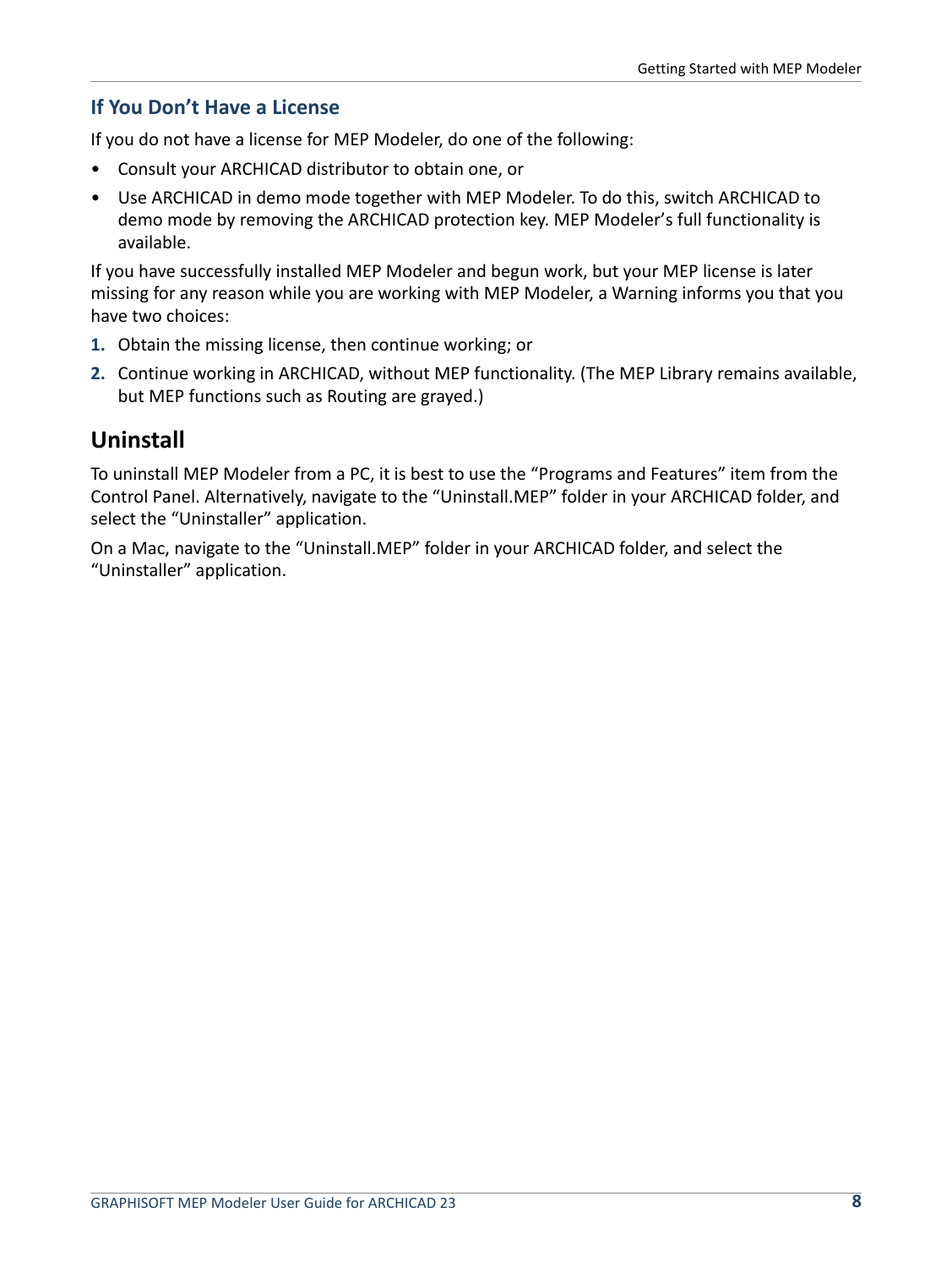# <span id="page-8-0"></span>**MEP Work Environment**

To access the MEP Modeler tools and interface, you must apply the **MEP Profile**:

- Use the command: **Options > Work Environment > Apply Profile > MEP Profile**, or
- Use ARCHICAD's Work Environment Dialog Box (**Options > Work Environment > Work Environment Profiles**).

| <b>Work Environment</b>                       |                                         | ?              | $\times$ |
|-----------------------------------------------|-----------------------------------------|----------------|----------|
|                                               |                                         |                |          |
| Work Environment Profiles                     | <b>PROFILE OPTIONS</b>                  |                |          |
| ↓ En User Preference Schemes                  | <b>Stored Profiles:</b>                 |                |          |
| Dialog Boxes and Palettes                     | <b>Layouting Profile 20</b><br>尙        | New Profile    |          |
| Selection and Element Infi                    | MEP Profile 20<br>iG.                   | Edit           |          |
| Tracker and Coordinate In                     | <b>Standard Profile 20</b><br>尙         |                |          |
| <b>Input Constraints and Gui</b><br>₹         | <b>Visualization Profile 20</b><br>尙    | Delete         |          |
| <b>Rest Model Rebuild Options</b>             |                                         | Import         |          |
| a.<br>Publisher                               |                                         | Export         |          |
| <b>More Options</b><br>۹l۴                    |                                         |                |          |
| A Advanced Redraw Option                      |                                         | Set as Default |          |
| On-Screen Options                             | <b>Apply Schemes of Profile</b>         |                |          |
| ↓ www. Company Standards Scheme               | Schemes stored in the selected Profile: |                |          |
| no Data Safety & Integrity                    | 尚 MEP Tools 20<br><b>Tool Schemes</b>   |                |          |
| <b>Network and Update</b>                     | ெMEP Commands 20<br>Command Layout Sch  |                |          |
| <b>Com</b> Special Folders                    |                                         |                |          |
| $\vee$ $\overrightarrow{AB}$ Shortcut Schemes |                                         |                |          |
| Keyboard Shortcuts                            |                                         |                |          |
| M Tool Schemes                                |                                         |                |          |
| <b>E</b> Taalhov<br>ເ<br>>                    |                                         | Cancel<br>OK   |          |
|                                               |                                         |                |          |

**Note:** If you do not find the MEP Profile in the Work Environment, or if the MEP Modeler commands are gray, your license is invalid. Contact your reseller for assistance.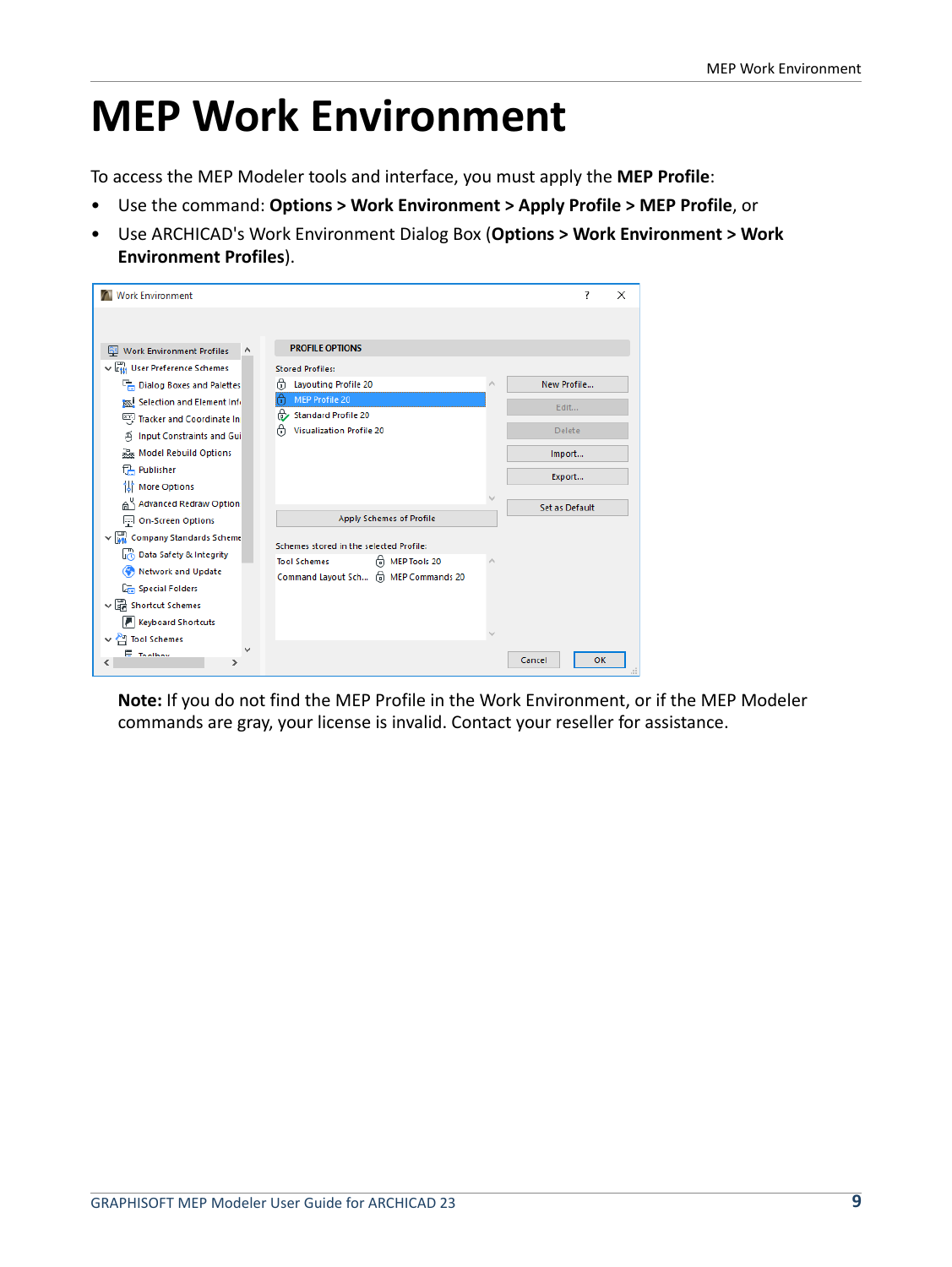ARCHICAD will now show the MEP-specific interface:

- the **ARCHICAD Toolbox** is expanded to include the Ductwork, Pipework and Cabling tools.
- MEP-related commands are located in the **Design > MEP Modeling** sub-menu.



• The **MEP Routing** palette is found in **Window > Palettes > MEP Routing**.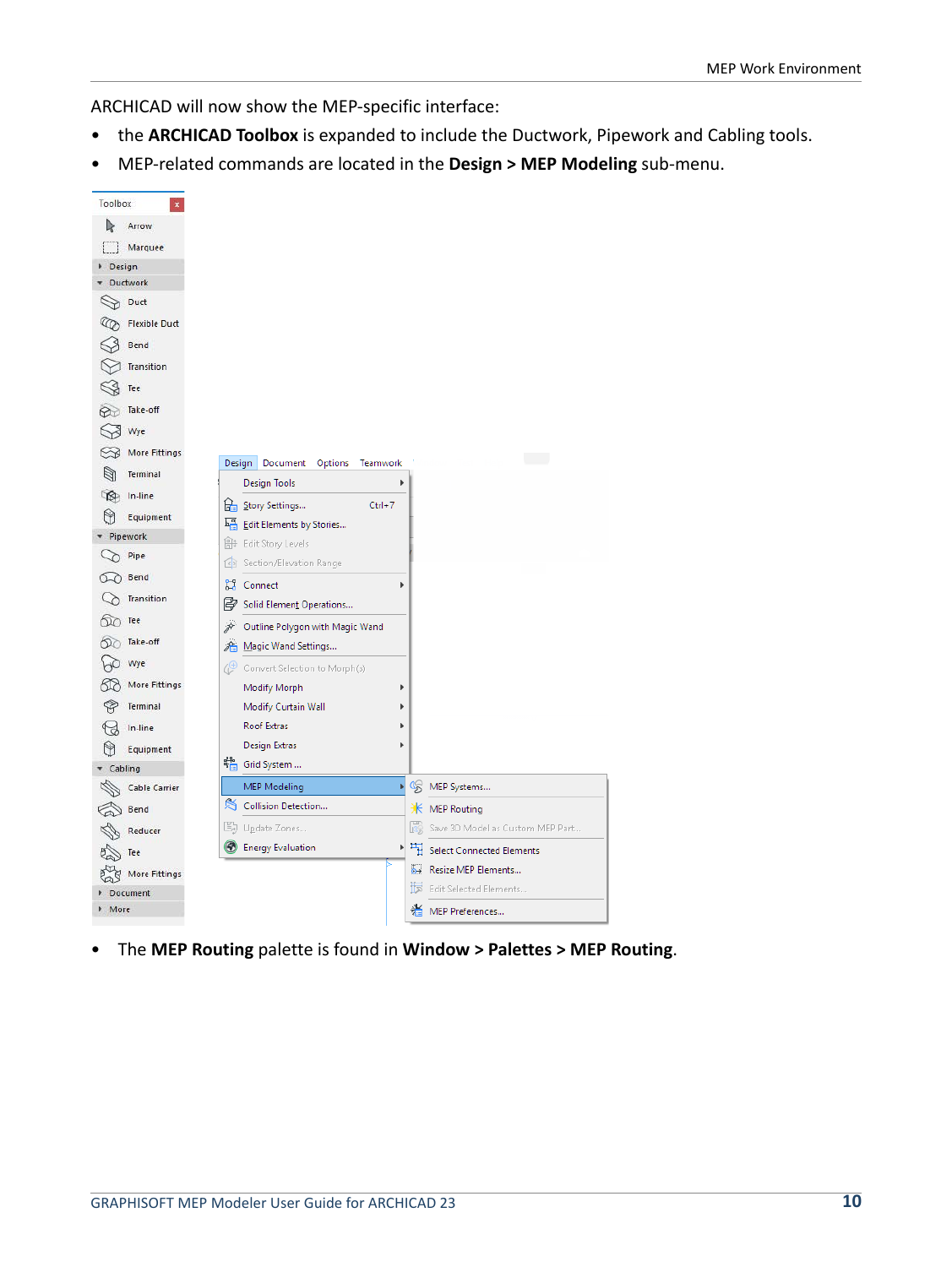• The MEP Modeler **Toolbar** is available, providing shortcuts to frequently used MEP commands:

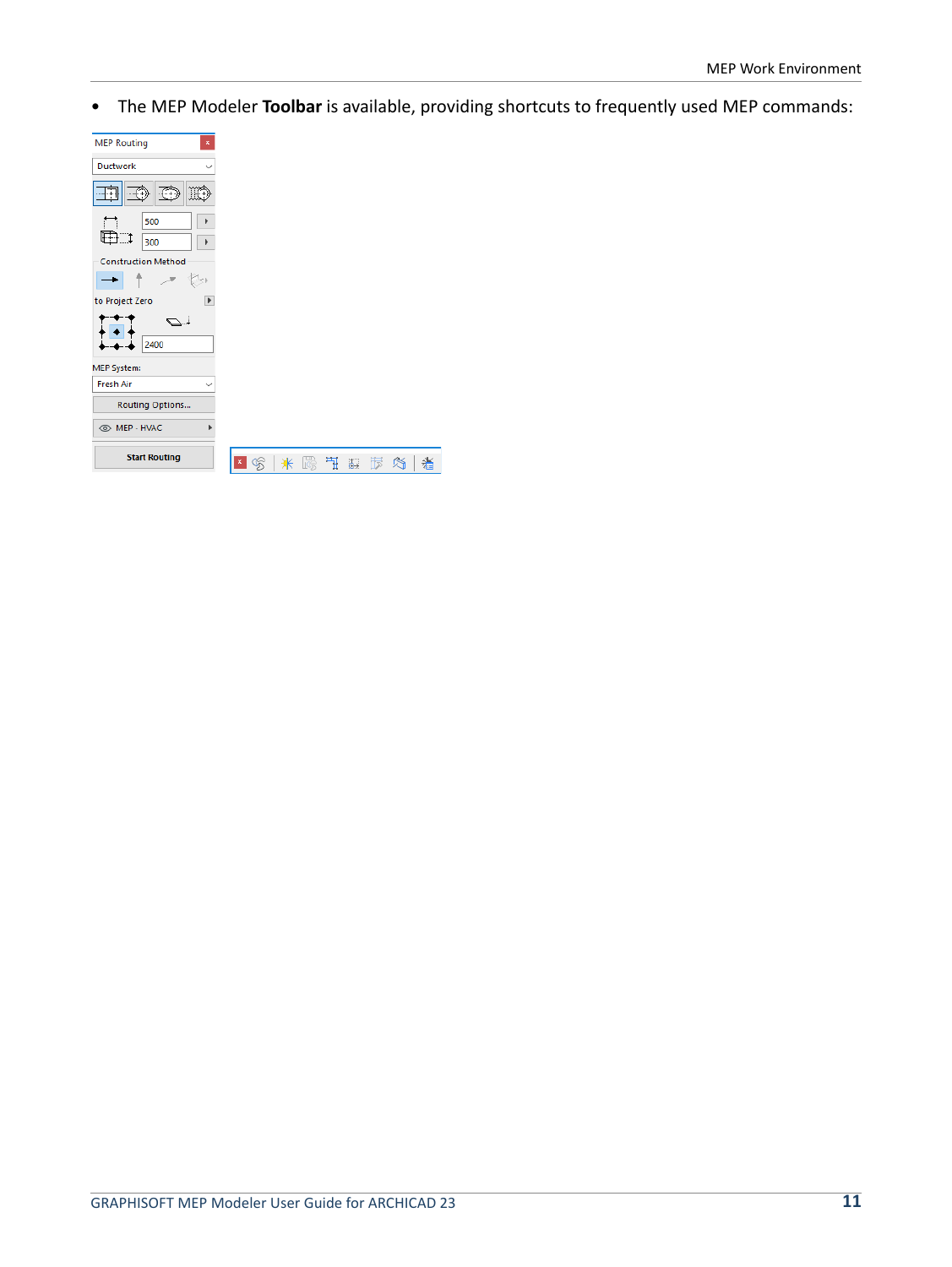# <span id="page-11-0"></span>**MEP Library**

Use Library Manager to load this library. If you are using the MEP Template provided with the Addon, this library is loaded automatically.

The MEP-type objects are divided into logical folders and typically consist of large-size mechanical elements.



*See also [Behavior of MEP-Compatible Objects](#page-42-0) for information on using these library parts in both MEP and non-MEP environments.*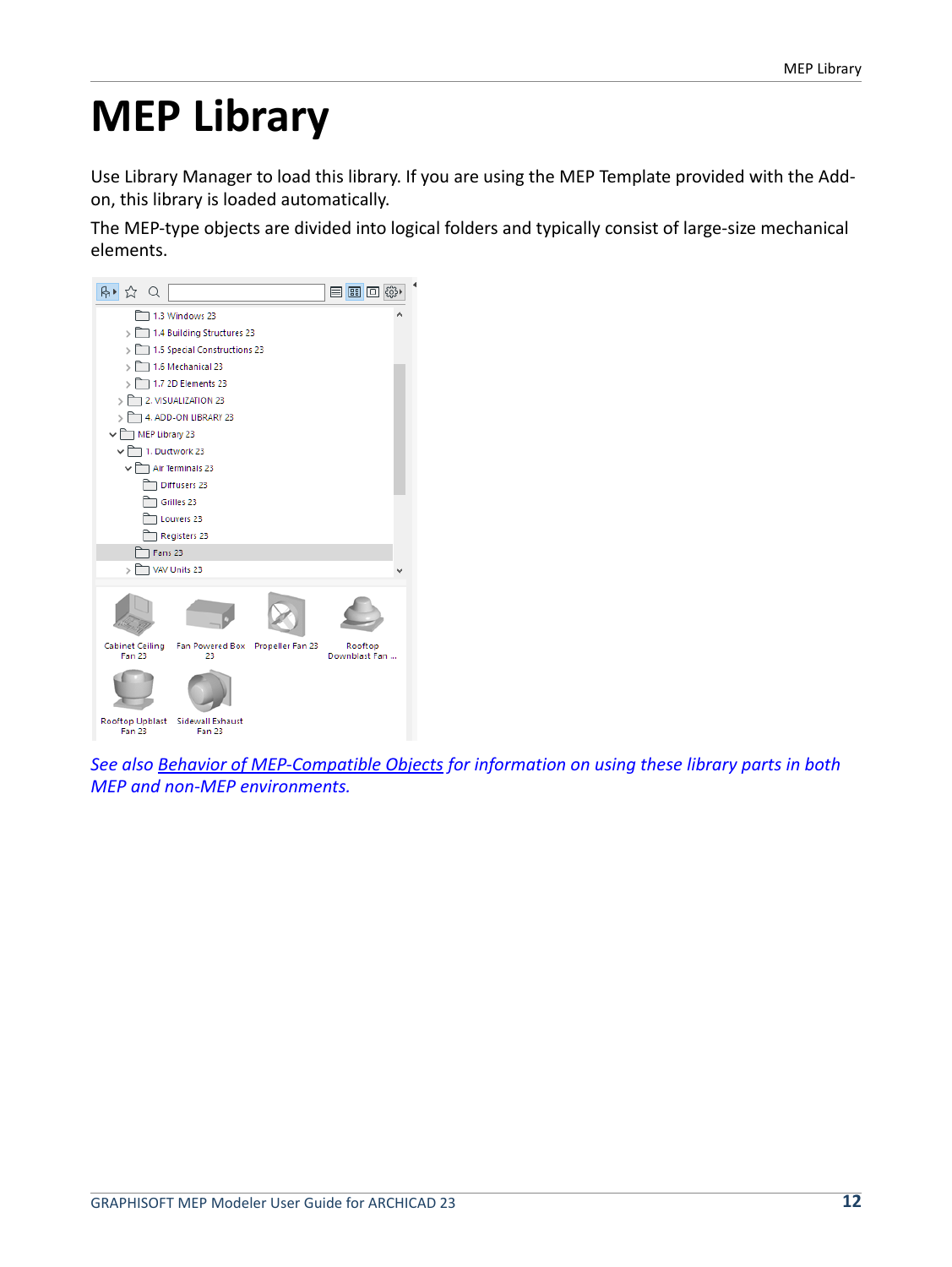# <span id="page-12-0"></span>**MEP Connection Ports**

MEP Elements all have connection ports: these are represented by hotspots to which you can connect another MEP element.

A newly placed MEP element that is connected to an existing MEP element will take on the connection parameters (e.g. shape, size) of the element to which it is now connected.

Connected MEP elements can be moved and edited together.

The hotspots of correctly connected, straight MEP elements are black:





Unconnected hotspots are displayed as diamond-shaped editable hotspots:



**Note:** The regular ARCHICAD library includes MEP-compatible Library parts, such as plumbing fixtures, which have connection ports that connect smartly to MEP elements. To display these MEP connections, enable the Model View Option to **Show Object MEP Connections**. (**Document > Model View > Set Model View**, and go to the Miscellaneous Settings for Library Parts panel).

*See also [Behavior of MEP-Compatible Objects](#page-42-0).*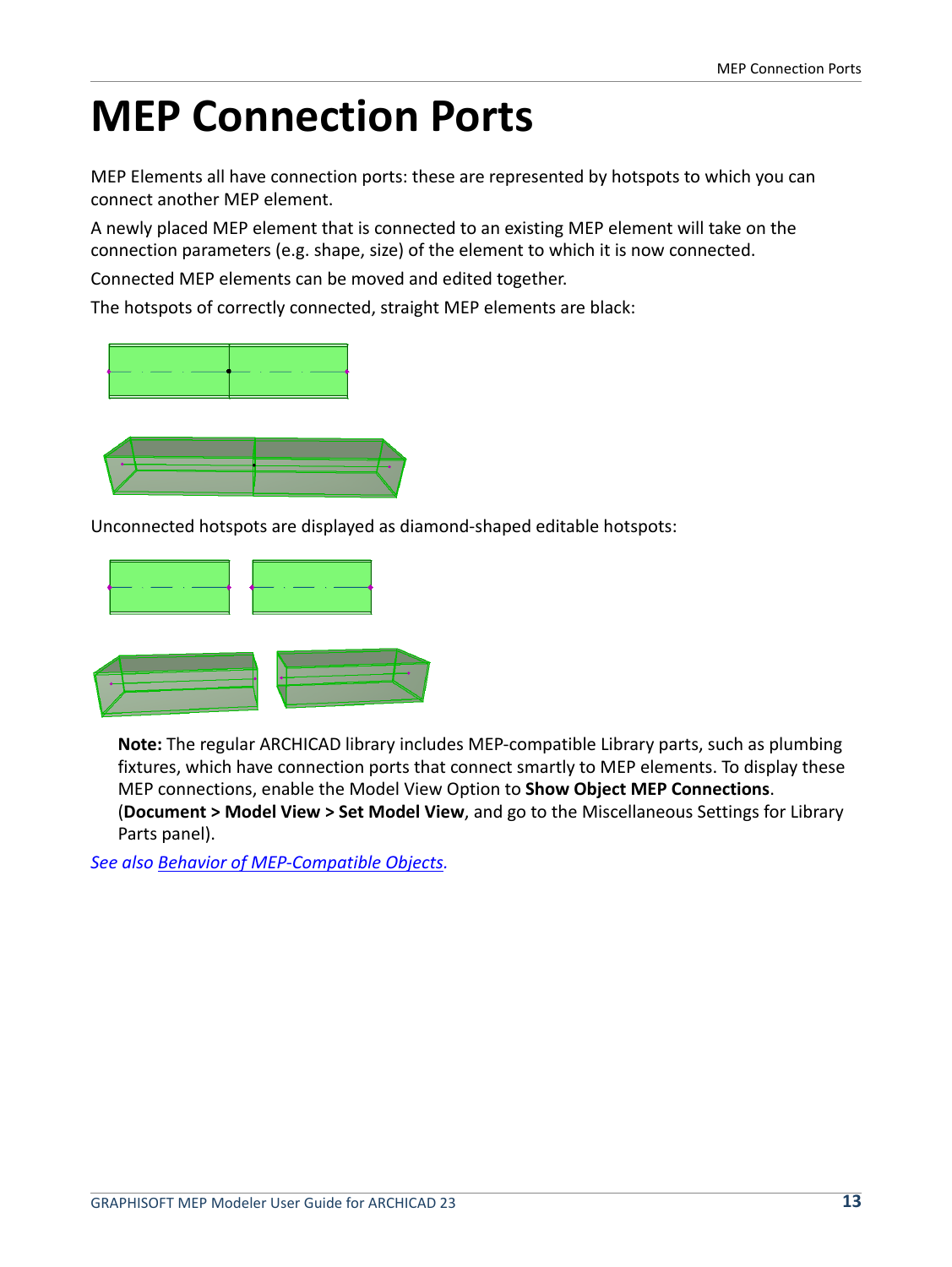# <span id="page-13-0"></span>**MEP Element Display on Stories**

The display of MEP elements on stories depends upon its "Show on Story" setting (Floor Plan and Section panel). The "Show on Story" option of "All Relevant Stories" is used for all MEP elements by default.

With this option, straight segments that intersect stories are displayed as cut on the relevant stories, and the 2D representation ("Projected" or "Symbolic View") can be set with the "Floor Plan Display" GDL parameter in the 2D Representation group, in the MEP Custom Settings Panel.

#### *See [MEP Custom Settings Panel.](#page-18-0)*

Other MEP elements that intersect stories, however, do not have cut displays - they are shown either on one story or the other.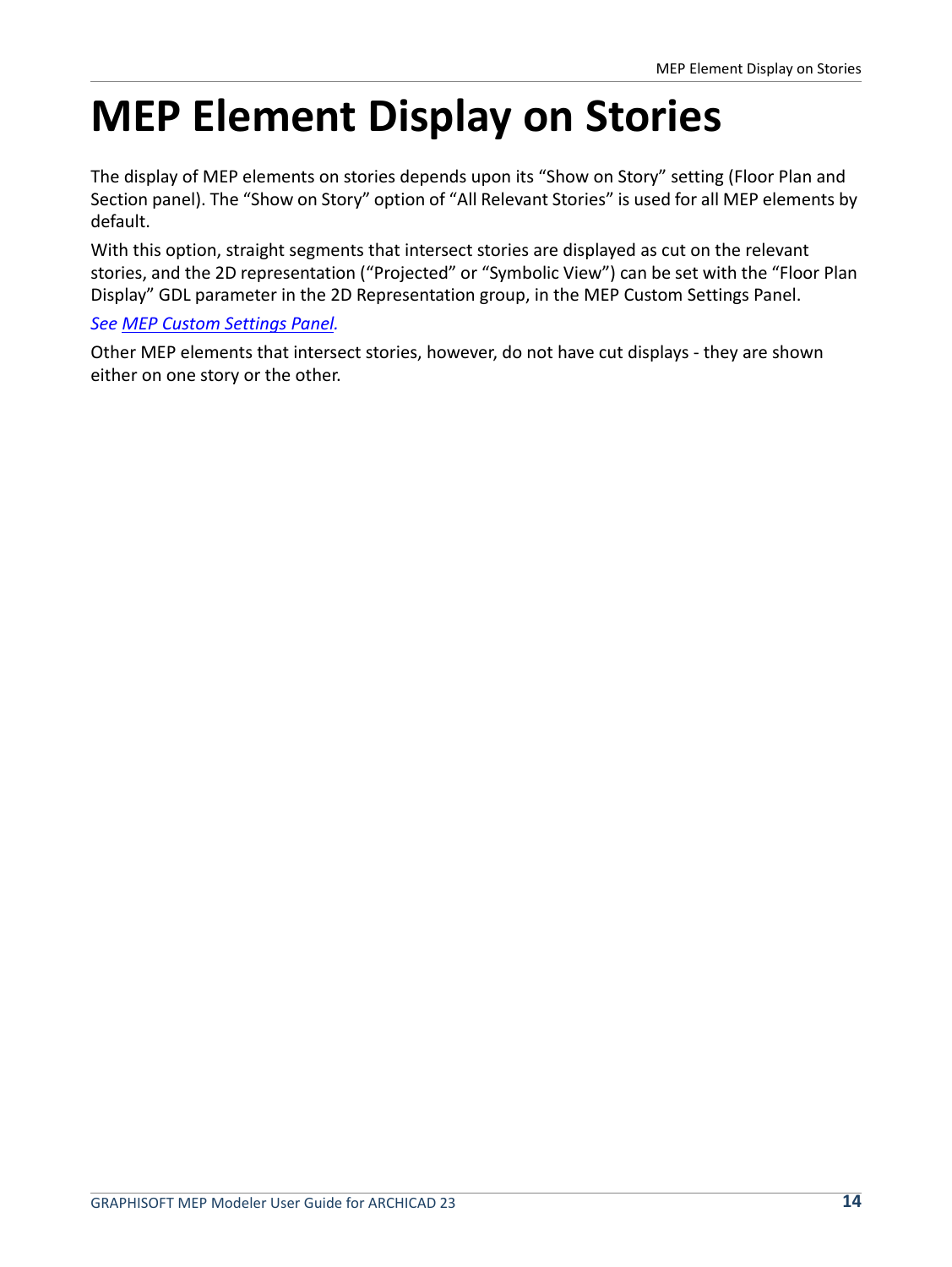## <span id="page-14-0"></span>**MEP Systems**

The pens, colors and materials used to depict MEP elements in your project are defined as attributes called **MEP Systems**. The MEP System attributes are defined or edited by you in **Options > Attributes > MEP Systems** (or use the MEP Systems shortcut from the MEP Toolbar).

| MEP Systems                   |                           |   | ?<br>×                          |
|-------------------------------|---------------------------|---|---------------------------------|
| <b>MEP SYSTEMS</b>            |                           |   |                                 |
| Cabling                       |                           | ۸ | New                             |
| Cooling<br><b>Exhaust Air</b> |                           |   | Rename                          |
| <b>Fresh Air</b>              |                           |   |                                 |
| Heating                       |                           |   | <b>Delete</b>                   |
| Sprinkler                     |                           |   | Use with:                       |
|                               |                           |   | $\Box$ Ductwork                 |
|                               |                           |   | Pipework                        |
|                               |                           |   | Cable Tray                      |
|                               |                           |   |                                 |
| <b>EDIT SELECTED SYSTEM</b>   |                           |   |                                 |
| <b>Contour Pen</b>            |                           |   | ╗╜<br>$\mathbf{1}$              |
| <b>Fill Type</b>              | 25%                       | Þ | ‴≬ U<br>117<br>∏ ।<br>$-1$<br>▭ |
| Center Line Type              | Dot & Dashed              |   |                                 |
| Center Line Pen               |                           |   | Ψ<br>1                          |
| System Surface                | Paint - Lead Oxide Yellow |   |                                 |
| <b>Insulation Surface</b>     | Metal - Aluminium         |   |                                 |
|                               |                           |   | Cancel<br>OK                    |

These controls are analogous to those of other ARCHICAD attributes (such as Line Types). Create a new MEP System, or rename an existing one.

Define the MEP category for which you wish to use this MEP System: Ductwork, Pipework, and/or Cable Tray. (Check the boxes that apply.)

| MEP Systems                 |                 | ?                   | X         |
|-----------------------------|-----------------|---------------------|-----------|
| <b>MEP SYSTEMS</b>          |                 |                     |           |
| Cabling                     | $\mathcal{O}_2$ | New                 |           |
| Cooling                     |                 |                     |           |
| <b>Exhaust Air</b>          |                 | Rename              |           |
| <b>Fresh Air</b>            |                 |                     |           |
| <b>Heating</b>              |                 | <b>Delete</b>       |           |
| Sprinkler                   |                 | Use with:           |           |
|                             |                 | Ductwork            |           |
|                             |                 | Pipework            |           |
|                             |                 | <b>▽</b> Cable Tray |           |
|                             |                 |                     |           |
| <b>EDIT SELECTED SYSTEM</b> |                 |                     |           |
|                             |                 | Cancel              | OK<br>пÎ. |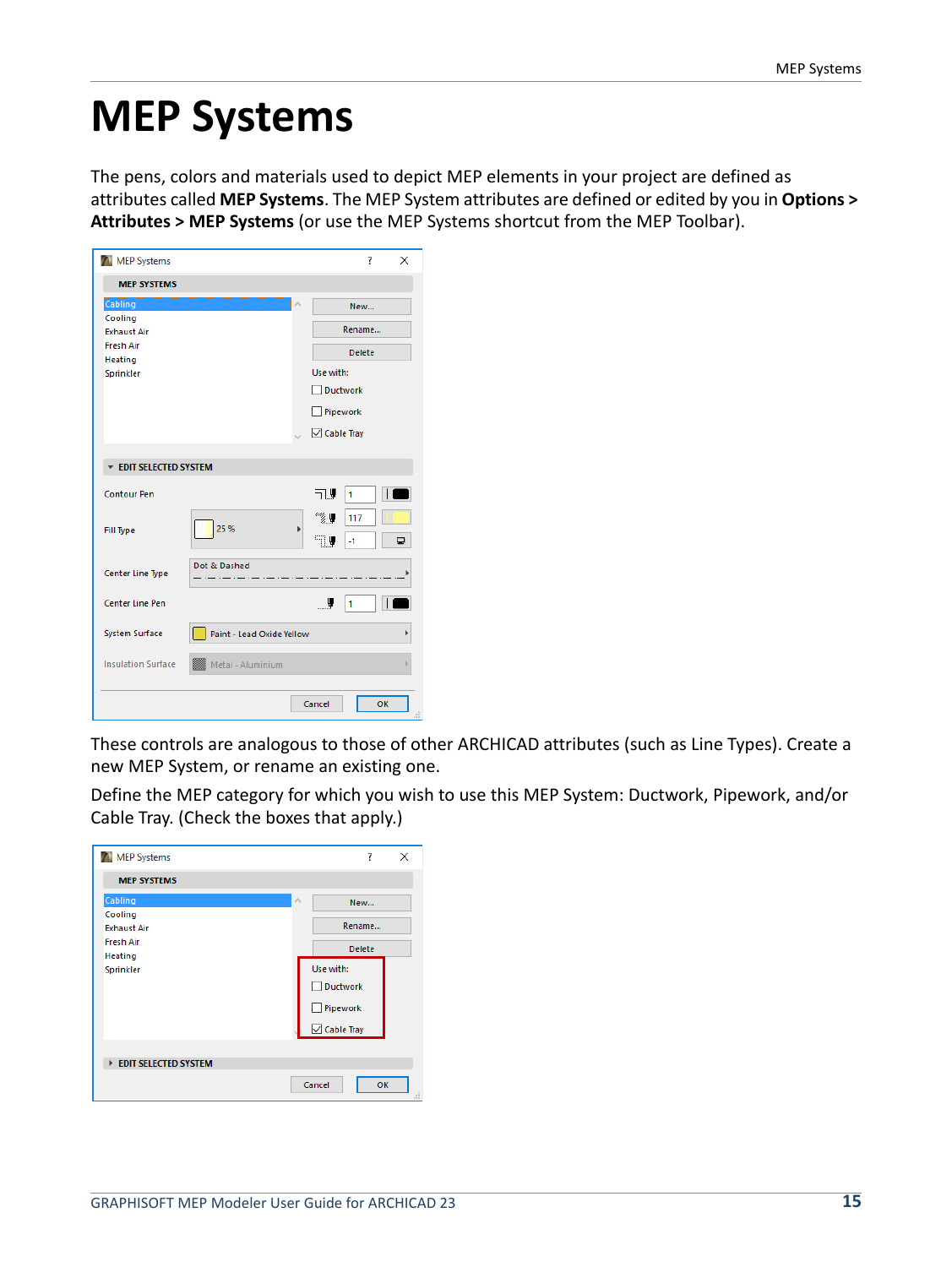When you assign an MEP System to an MEP tool (using MEP Custom Settings panel in the Tool Settings dialog box), your available choices will depend on the MEP System settings here. For example, when assigning an MEP System to a Ductwork-type tool, only those MEP Systems will be available in the pop-up list which you have defined as "Use with: Ductwork".

*See also [MEP Custom Settings Panel](#page-18-0).*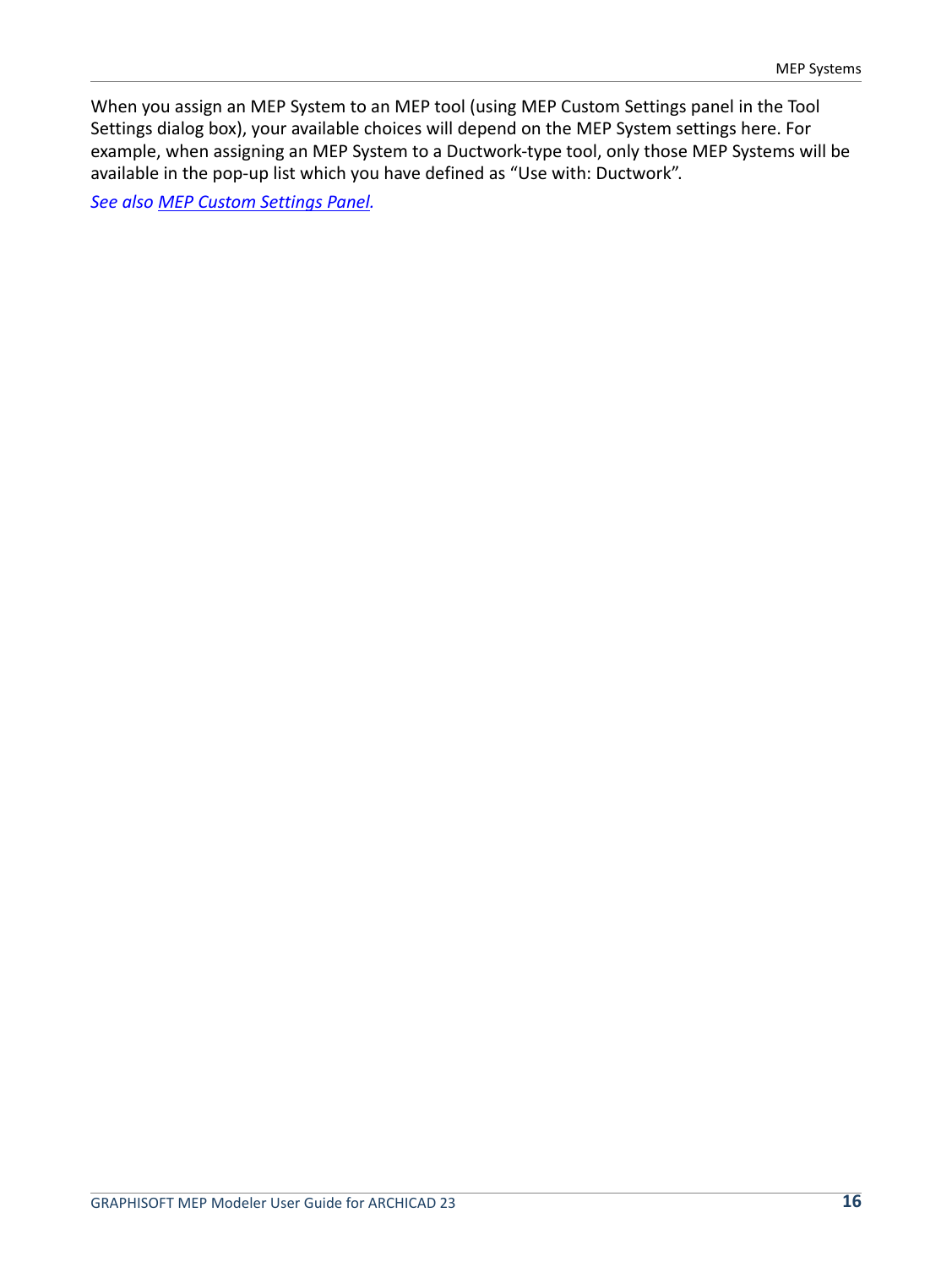# <span id="page-16-0"></span>**MEP Preferences**

General preferences for working with MEP are set in **Design > MEP Modeling > MEP Preferences** (or use the MEP Preferences shortcut from the MEP Toolbar).

| MEP Preferences                                  | 7<br>×                  |  |  |  |
|--------------------------------------------------|-------------------------|--|--|--|
| <b>Routing Options</b>                           |                         |  |  |  |
| Rise/drop unit:                                  | Degree                  |  |  |  |
| Duct segment length limit:                       | 1950                    |  |  |  |
| Pipe segment length limit:                       | 6000                    |  |  |  |
| Cable Carrier segment length limit:              | 2000                    |  |  |  |
| Show 3D projection line                          |                         |  |  |  |
| <b>Standard Bend Angles</b>                      | <b>Predefined Sizes</b> |  |  |  |
| 90.00°<br>Add                                    | Ducts                   |  |  |  |
| 60.00°<br>Remove<br>45.00°                       |                         |  |  |  |
| 30.00°                                           | Pipes                   |  |  |  |
| $15.00^{\circ}$                                  | Cable Carriers          |  |  |  |
|                                                  |                         |  |  |  |
|                                                  |                         |  |  |  |
| Convert Objects to MEP Elements                  |                         |  |  |  |
| Reserve MEP Modeler license when ARCHICAD starts |                         |  |  |  |
|                                                  | Cancel<br>OK            |  |  |  |

**Reserve MEP Modeler License when ARCHICAD starts:** If this is checked: Each time you start ARCHICAD, the program will automatically search for a valid MEP license and enable the MEP function.

*See [Borrow License.](#page-6-3)*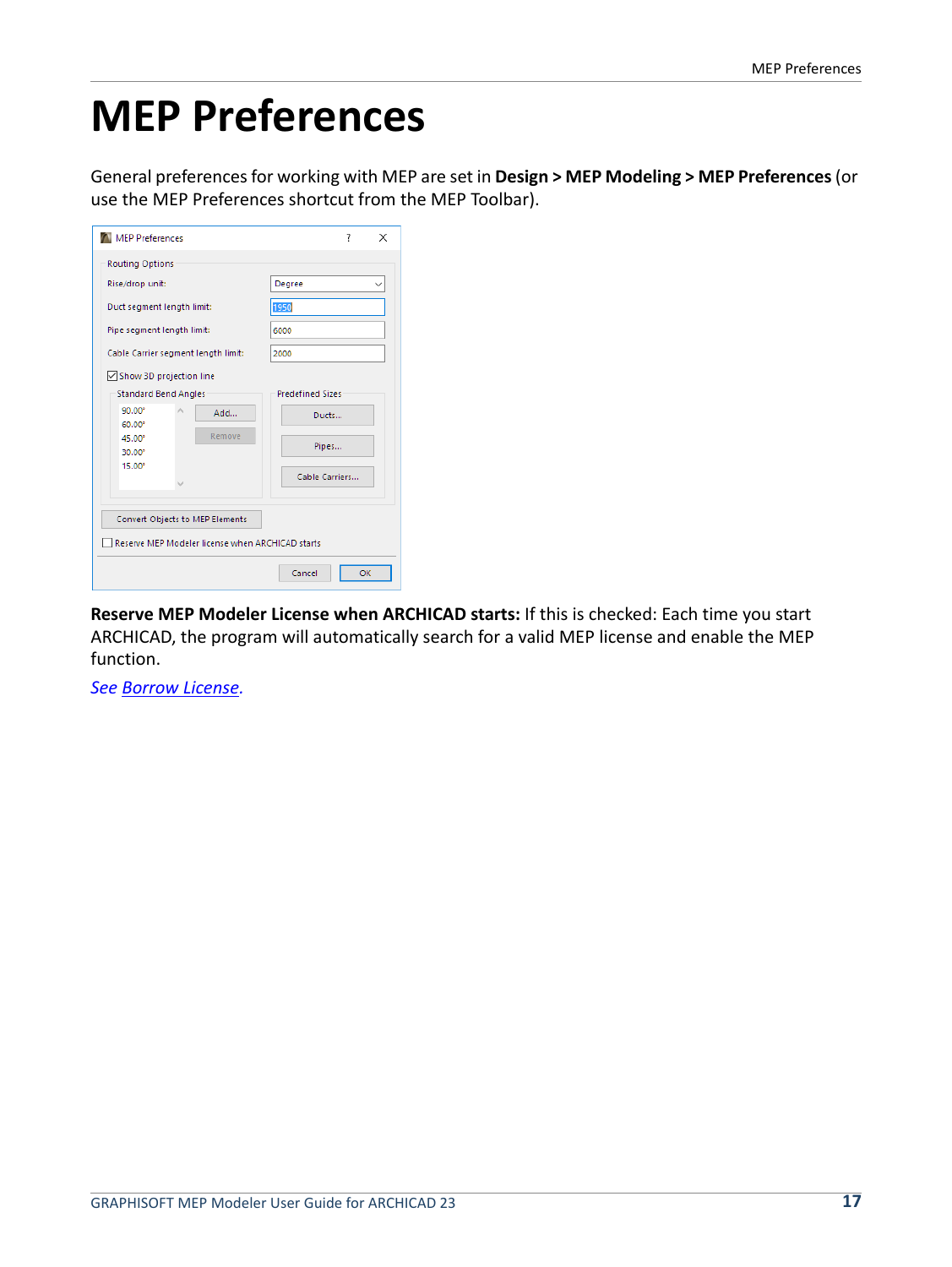# <span id="page-17-0"></span>**Setting and Editing Element Defaults**

Default settings for MEP elements are set in their Tool Settings dialog box. These MEP dialog boxes are analogous to ARCHICAD's object settings.

| Δ<br><b>Duct Bend Default Settings</b>                                                                                                                                                            | ?<br>×                                                                                                                                                                                                                                                                                                                                                                                                                                                |
|---------------------------------------------------------------------------------------------------------------------------------------------------------------------------------------------------|-------------------------------------------------------------------------------------------------------------------------------------------------------------------------------------------------------------------------------------------------------------------------------------------------------------------------------------------------------------------------------------------------------------------------------------------------------|
| $\{^{r\alpha}_{Q,3}\}$<br>β→<br>Q<br>☆                                                                                                                                                            | <b>Duct Bend 20</b><br>Default                                                                                                                                                                                                                                                                                                                                                                                                                        |
| 圖<br><b>Embedded Library</b><br>$\vee$ $\boxed{\hat{\pi}}$ Linked Libraries<br>MEP Library 20<br>$\langle \hat{m} \rangle$<br><b>BIMcloud / BIM Server Libraries</b><br><b>Built-in Libraries</b> | $\Box$ PREVIEW AND POSITIONING<br>$\Box$<br>2400<br>点<br>Home Story:<br>Û<br>0. Ground Floor (Current)<br>$\checkmark$<br>Ħ<br>to Project Zero<br>$\odot$<br>2400<br>Relative <b>P</b><br>$\boxed{\phantom{1}}$<br>嗯<br>$0.00^\circ$                                                                                                                                                                                                                  |
| <b>Duct Bend 20</b>                                                                                                                                                                               | $\triangledown$ $\frac{\sum_{i=1}^{n}$ MEP CUSTOM SETTINGS<br>隔 Custom Settings<br>Visualization<br>Connections<br><b>General Settings</b><br>$\blacktriangleright$<br>(A) Bend Angle<br>90.00°<br>$\blacktriangleright$<br>(B) Bend Radius<br>600<br>Vanes<br>$\,$ $\,$<br>Number of Vanes<br>3<br>$\nabla$ Insulation<br>$\blacktriangleright$<br><b>Thickness</b><br>30<br>B<br>Radius<br>MEP System:<br>$\blacktriangleright$<br><b>Fresh Air</b> |
|                                                                                                                                                                                                   | <b>FLOOR PLAN AND SECTION</b><br>A<br><b>MODEL</b><br>m                                                                                                                                                                                                                                                                                                                                                                                               |
| ₽                                                                                                                                                                                                 | <b>CATEGORIES AND PROPERTIES</b><br>圁<br><b>OMEP - HVAC</b><br><u>lany</u><br>Þ<br>OK<br>Cancel                                                                                                                                                                                                                                                                                                                                                       |

### <span id="page-17-1"></span>**Preview and Positioning Panel**

Set values for the element's position in the model:

- its relative height (measured from the current or home story)
- absolute height (from Project Zero or other defined reference level)
- rotation angle
- mirrored placement of element
- Home Story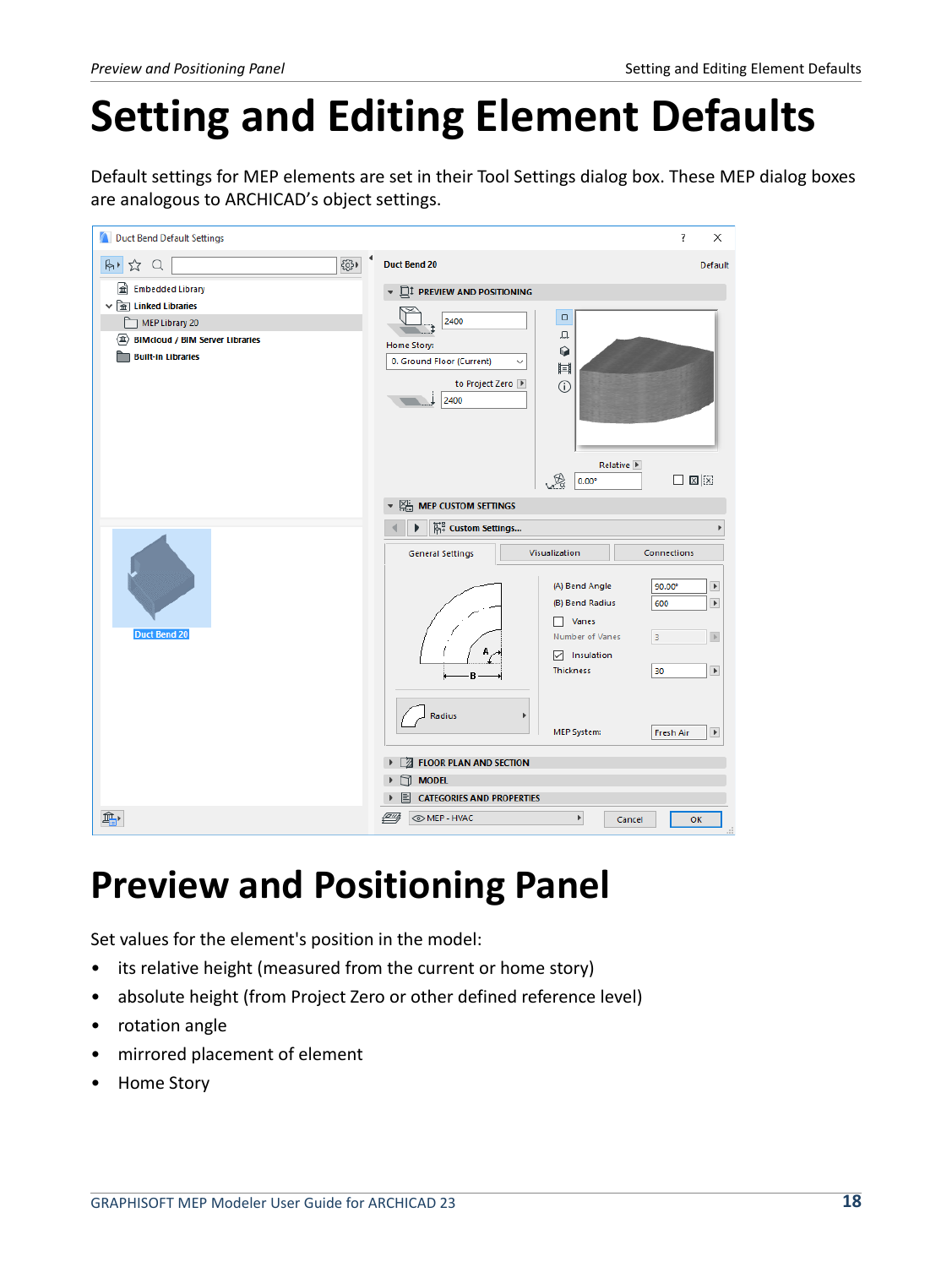### <span id="page-18-0"></span>**MEP Custom Settings Panel**

This has two or three tab pages depending on the MEP object.

### <span id="page-18-1"></span>**General Settings**



Enter the basic geometry of this MEP object (such as Length of the duct).

For some MEP objects, the range of possible values depends on other values.

For example, the Length of a Duct Tee (set here in the General Settings tab page) cannot be less than the width of the T-Branch (set in the Connections tab page) that comes off of it.



**Insulation:** Check this box if you wish to include an insulating layer on the element's outside surface. Then enter the insulation's Thickness value in the field below.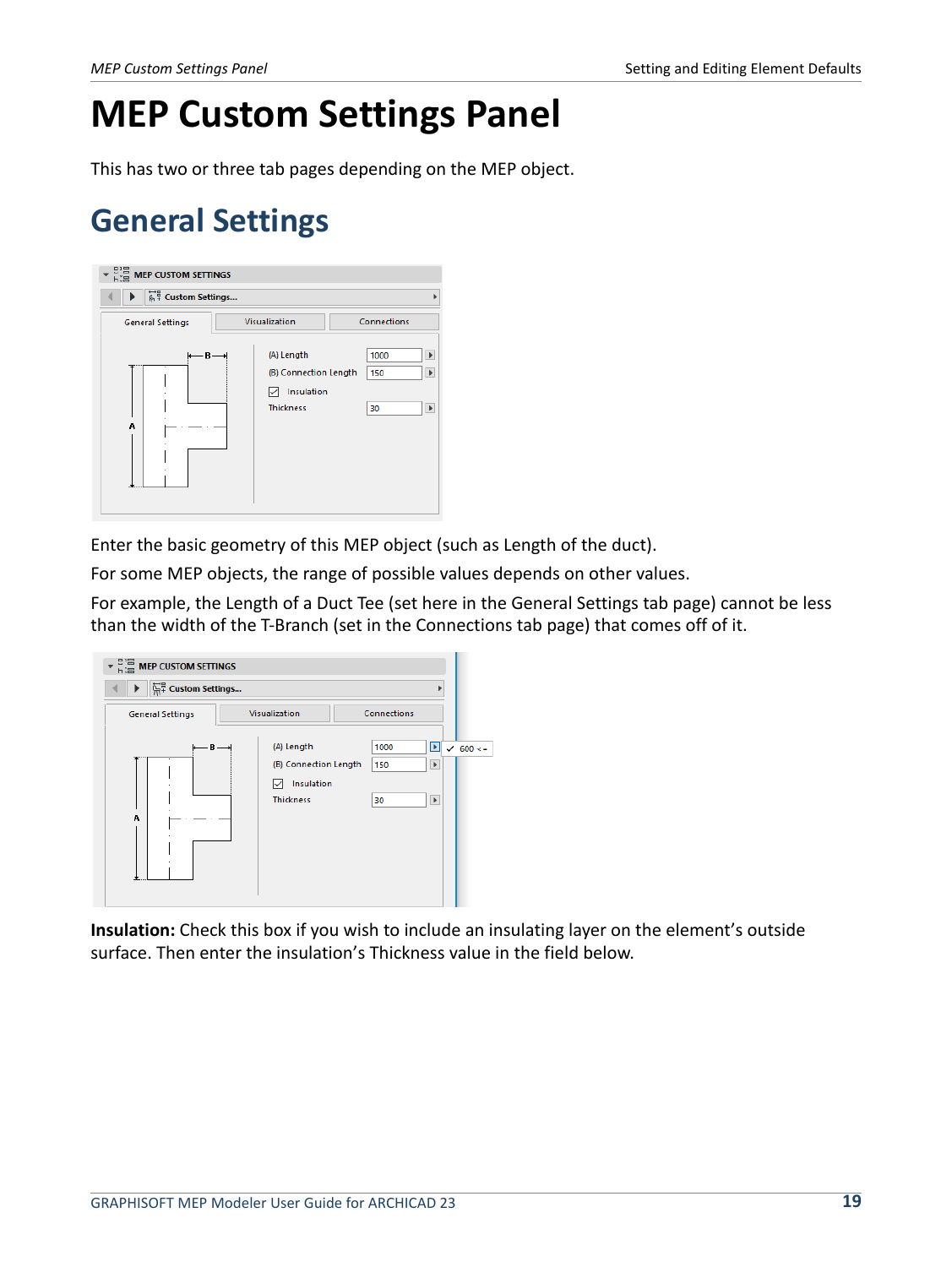**MEP System:** If all the connection ports of this element (e.g. a Duct) are used for a single purpose, then the General Settings tab page contains the MEP System pop-up. Use it to assign an MEP System (defined at **Options > Attributes > MEP Systems**) to this element, or else leave the value as "Undefined."



If the element's connections are generally used for multiple purposes (e.g. a furnace used in hot water/cold water systems), its MEP System attributes are assigned individually to each connection, in the Connections tab page.

The MEP System pop-up lists only those MEP Systems that have been defined as applicable to the MEP type of the current element: Ductwork, Pipework or Cable Tray.

For example, if the MEP System "Exhaust Air" is defined to be Used with Ductwork (as shown in the image below), then "Exhaust Air" can be applied only to MEP elements that belong to the Ductwork type.

| MEP Systems                 |                 | ?                 | ×   |
|-----------------------------|-----------------|-------------------|-----|
| <b>MEP SYSTEMS</b>          |                 |                   |     |
| Cabling                     | $\mathcal{O}_1$ | New               |     |
| Cooling                     |                 |                   |     |
| <b>Exhaust Air</b>          |                 | Rename            |     |
| <b>Fresh Air</b>            |                 | <b>Delete</b>     |     |
| <b>Heating</b>              |                 |                   |     |
| Sprinkler                   |                 | Use with:         |     |
|                             |                 | <b>▽</b> Ductwork |     |
|                             |                 | Pipework          |     |
|                             |                 | Cable Tray        |     |
|                             |                 |                   |     |
| <b>EDIT SELECTED SYSTEM</b> |                 |                   |     |
|                             |                 | Cancel<br>OK      | иř, |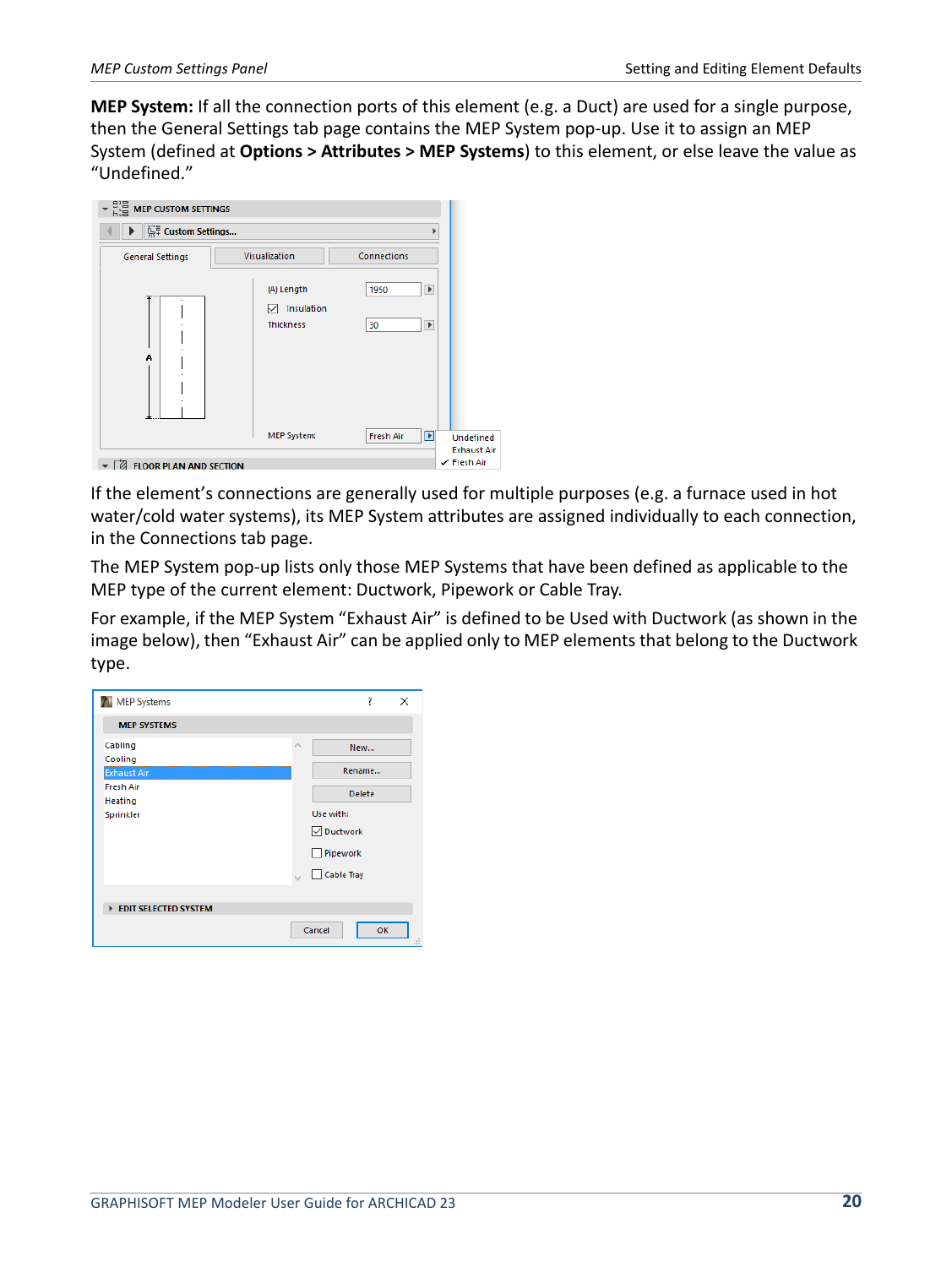### <span id="page-20-0"></span>**Visualization**

Use the Visualization tab page to assign custom parameters for the display of this element in 2D (plan) and 3D views. Parameters for the 2D symbol are on the left; parameters for the 3D view are on the right.

Typically, you will use these controls if you want to *override* the MEP System attributes assigned to this element.



If you adjust the material used in 3D views or renderings, you can still return to the System material settings: check the **Use System Surface** box.

### <span id="page-20-1"></span>**Connections**

Use this tab page to define the parameters of each of the element's connection ports. The number of connections on an object varies, of course, depending on the object: a Duct take-off has just one connection port, but a Duct Wye has three.

Use the pop-up to switch among the connections, and edit each of them separately. In this image, we have selected the "Branch" connection from the pop-up on Duct Wye's Connections tab page.

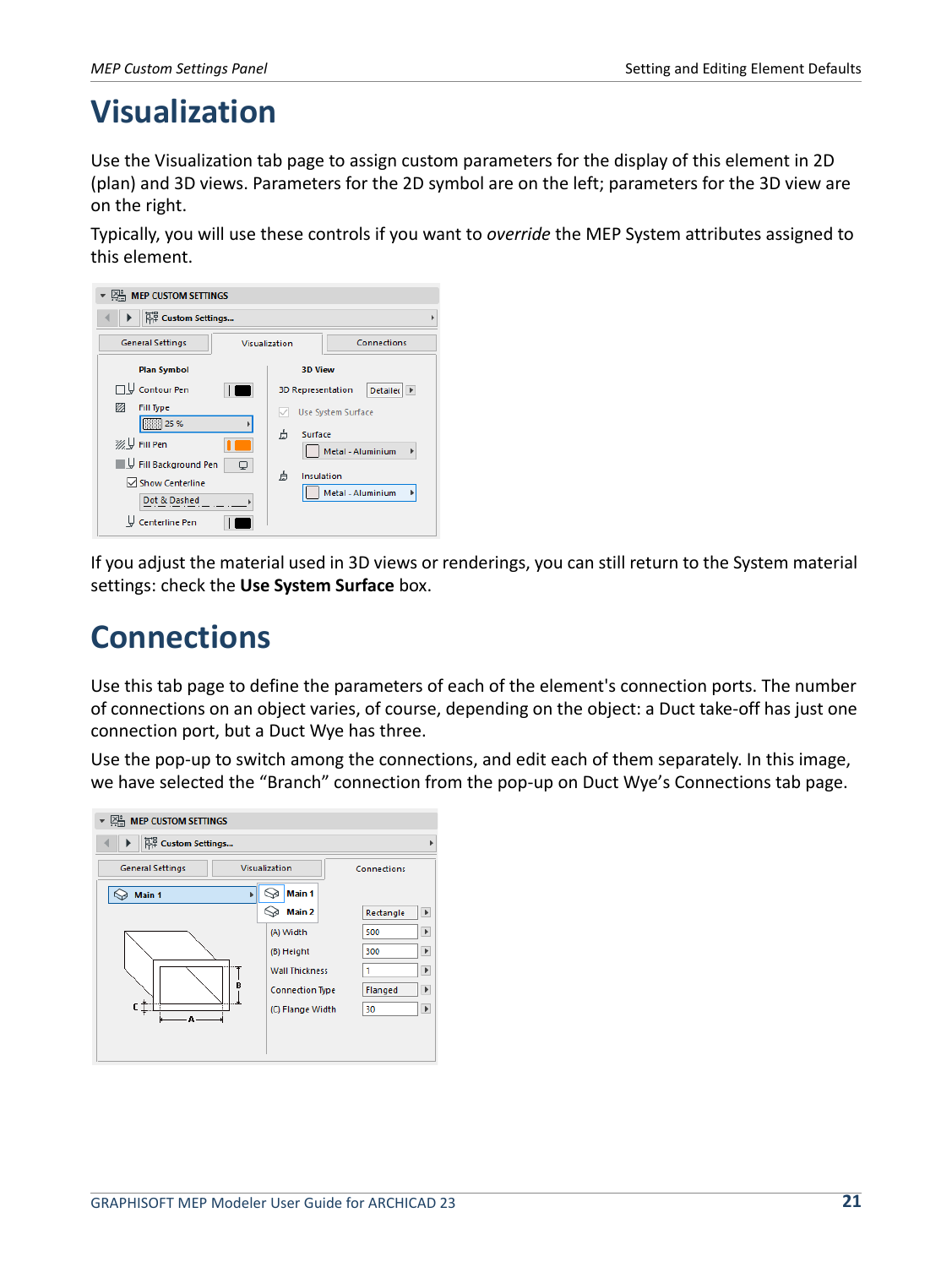Note that the 2D Symbol object preview on the Preview and Positioning panel gives you feedback (the triangle) on which connection you are editing: in this case, the Branch of the Duct Wye.



**Wall Thickness:** This is the thickness of the MEP element's wall.

**Connection Type:** Choose a Connection Type as applicable. For example, a ductwork element's connection can either be simple or flanged. If you choose Flanged, enter a value for its width in the field below.

**MEP System:** If the element is generally used with multiple MEP systems (e.g. heating/cooling), then the MEP System pop-up is found on the Connections tab page. Use it to assign an MEP System (defined at **Design > MEP Modeling > MEP Systems** or **Options > Attributes > MEP Systems**) to the currently selected connection. (In contrast, single-function elements - such as bends - are assigned a single MEP System attribute on their General Settings tab page.)

**Note:** The regular ARCHICAD library includes MEP-compatible Library parts, such as plumbing fixtures, which have connection ports that connect smartly to MEP elements. To display these MEP connections, enable the Model View Option to **Show Object MEP Connections**.

(**Document > Model View > Set Model View**, and go to the Miscellaneous Settings for Library Parts panel).

*See also [Behavior of MEP-Compatible Objects](#page-42-0).*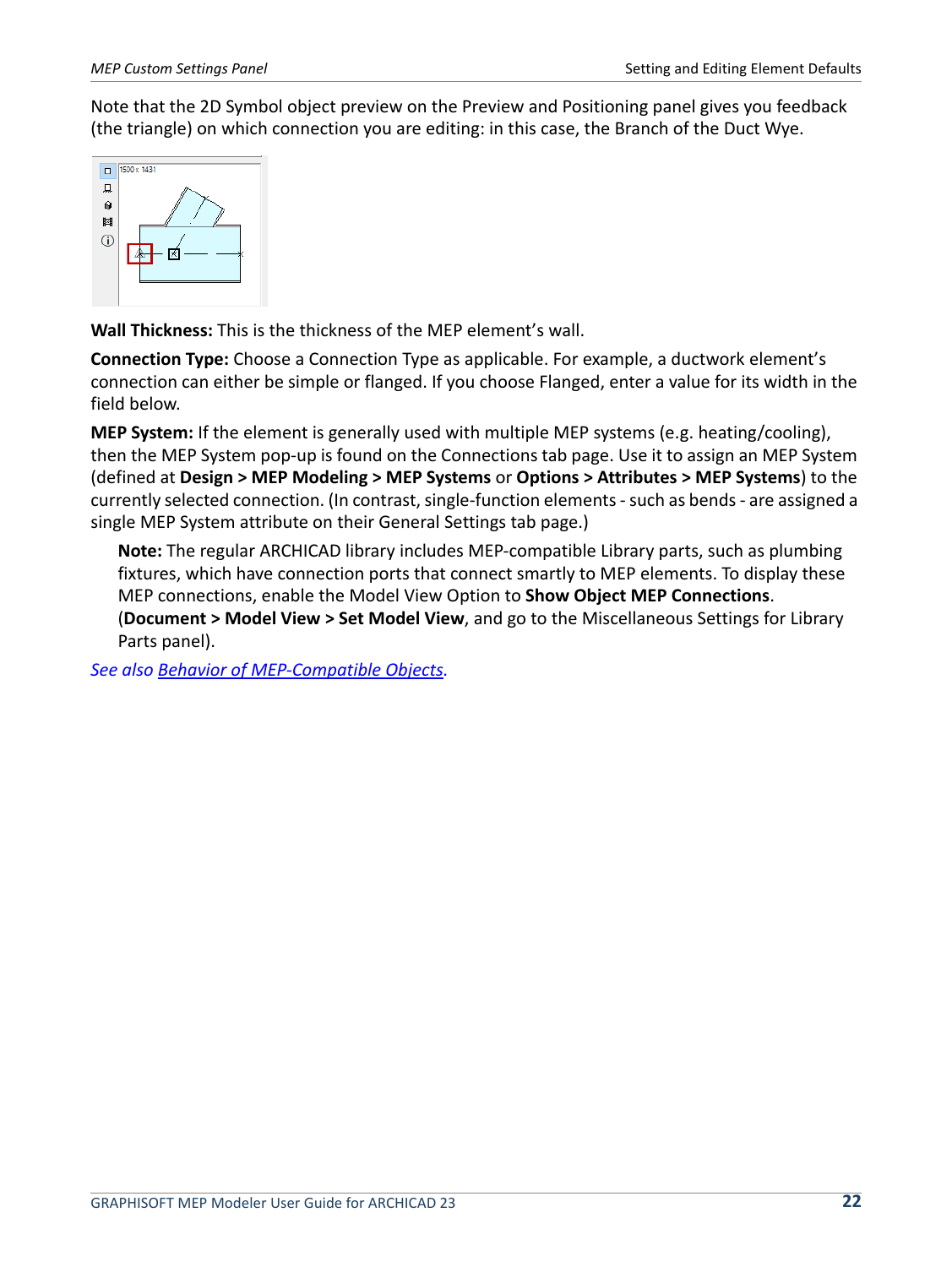# <span id="page-22-0"></span>**Place Individual MEP Elements**

You can build up the desired mechanical system by placing individual elements one by one:

- Select the desired tool and place the first element.
- Select the tool of the next element to be placed. Ensure that the right placement hotspot is set (the placement hotspot is the square one, in the 2D Symbol preview in the Preview and Positioning Panel).



• On the Floor Plan, click at any available connection point (indicated by a checkmark cursor) on the existing element.

The elements will connect correctly. The second element - while using the default settings of the active tool - will nevertheless adopt the connection geometry of the first (already placed) element. **Connection geometry** includes (as applicable): shape, height/width, thickness of element wall, connection type (e.g. flanged or not): these are the same parameters you set in the *[Connections](#page-20-1)* tab page of the element's MEP Custom Settings tab page.

## <span id="page-22-1"></span>**Insert Junction Elements**

You can add additional junction-type MEP elements to a placed straight segment. (Junction-type tools are the Tee, Wye and Take-off.)

**Note:** The Duct Wye can only be placed onto a straight, horizontal duct segment.

Adjust the element settings, then click on the placed element. The elements will connect correctly. Depending on the geometry of the newly placed element, additional clicks may be necessary to define its placement.

For example, when placing a Duct Tee onto a regular Duct segment, you will click anywhere on the regular Duct's centerline:

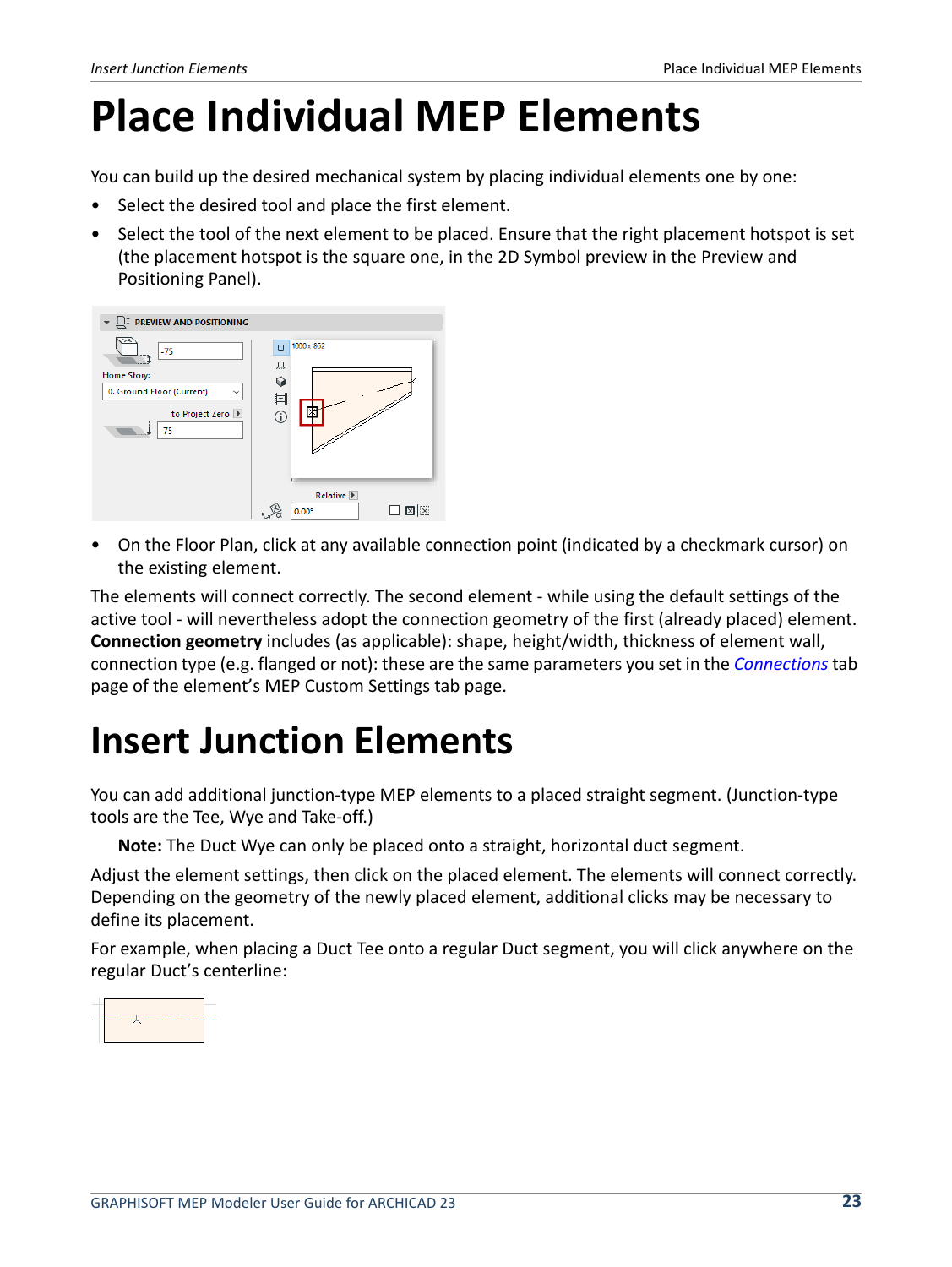Next, you must choose one of four possible positions for the Tee branch: should it branch off the right, left, top or bottom of the duct? Move the cursor around, then click in one of these four positions to choose the desired geometry.



*See also [Start Routing by Placing Junction on a Placed MEP Element.](#page-30-0)*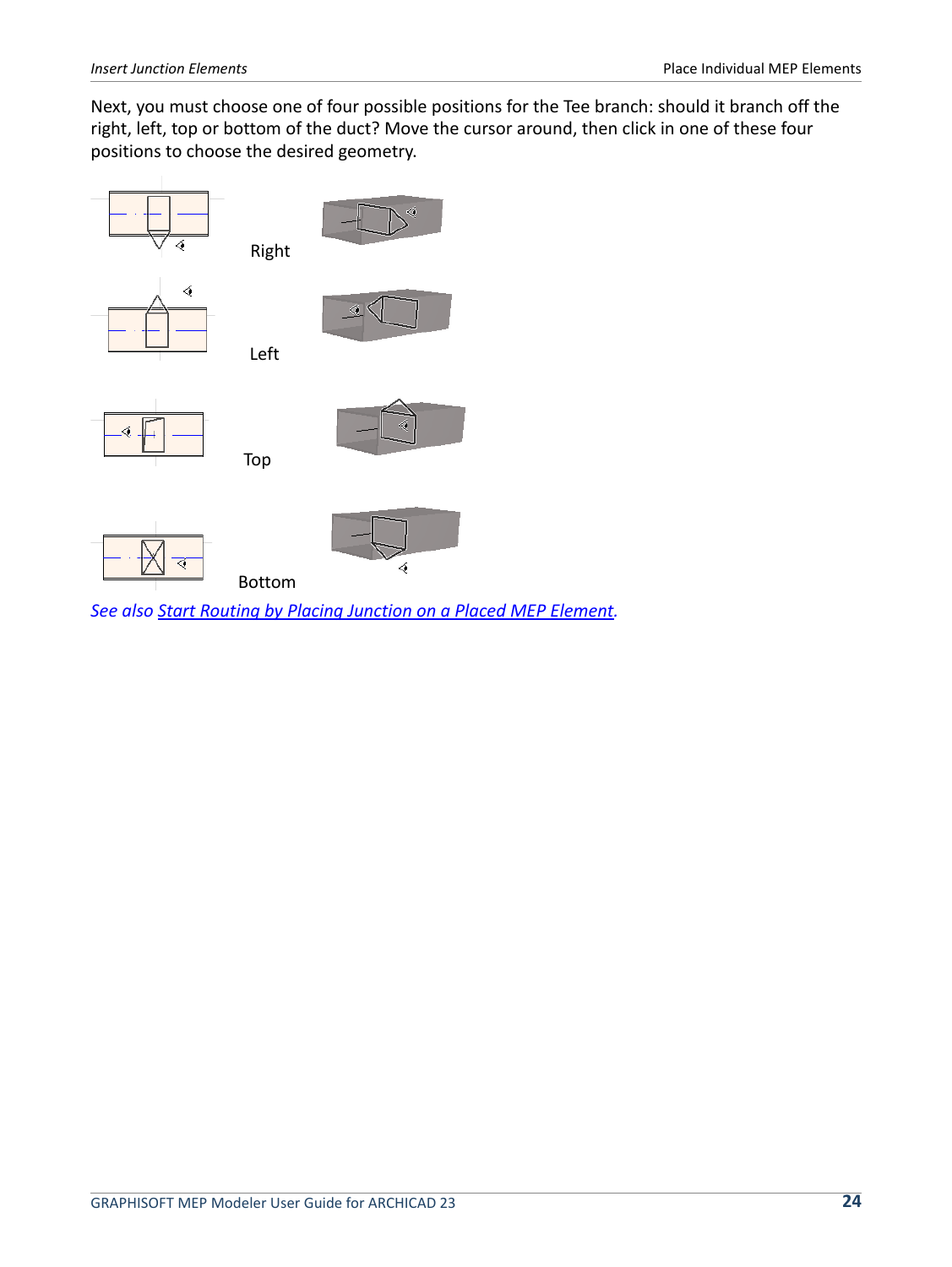# <span id="page-24-0"></span>**MEP Routing Function**

Use the Routing function to place multiple connected MEP Elements with a series of clicks.

Routing is available in the Floor Plan and in the 3D window.

Topics in this section:

**[Set Routing Preferences](#page-24-1) [Start Routing](#page-25-0) [Vary Elevations During Routing](#page-26-0) [Routing Options](#page-27-0) [Begin Routing at Existing MEP Element](#page-29-0) [Routing With the Magic Wand](#page-31-0)**

## <span id="page-24-1"></span>**Set Routing Preferences**

Set the desired options on the MEP Routing palette (**Window > Palettes > MEP Routing**) These options can be changed in the midst of a routing operation, so that each element can use separate options.



- **1.** Choose either Ductwork, Pipework or Cable Tray from the top dropdown menu.
- **2.** Choose a cross-section geometry preference for the routed elements: Rectangular, Circular, Oval or (with Ductwork only) Flexible.

Enter height and width values for the cross-section. (Enter a predefined value from the pop-up, or type in any value.) The list of predefined Duct and Pipe sizes can be edited in MEP Preferences. (**Design > MEP Modeling > MEP Preferences**).

**3.** Choose a **Construction Method** by clicking on one of the four icons. *(Can also be set in the Tracker.)*

Every routing operation begins at the elevation set as "**Constant Elevation**" (the horizontal arrow). Once you click in the window to begin routing, you can switch to another construction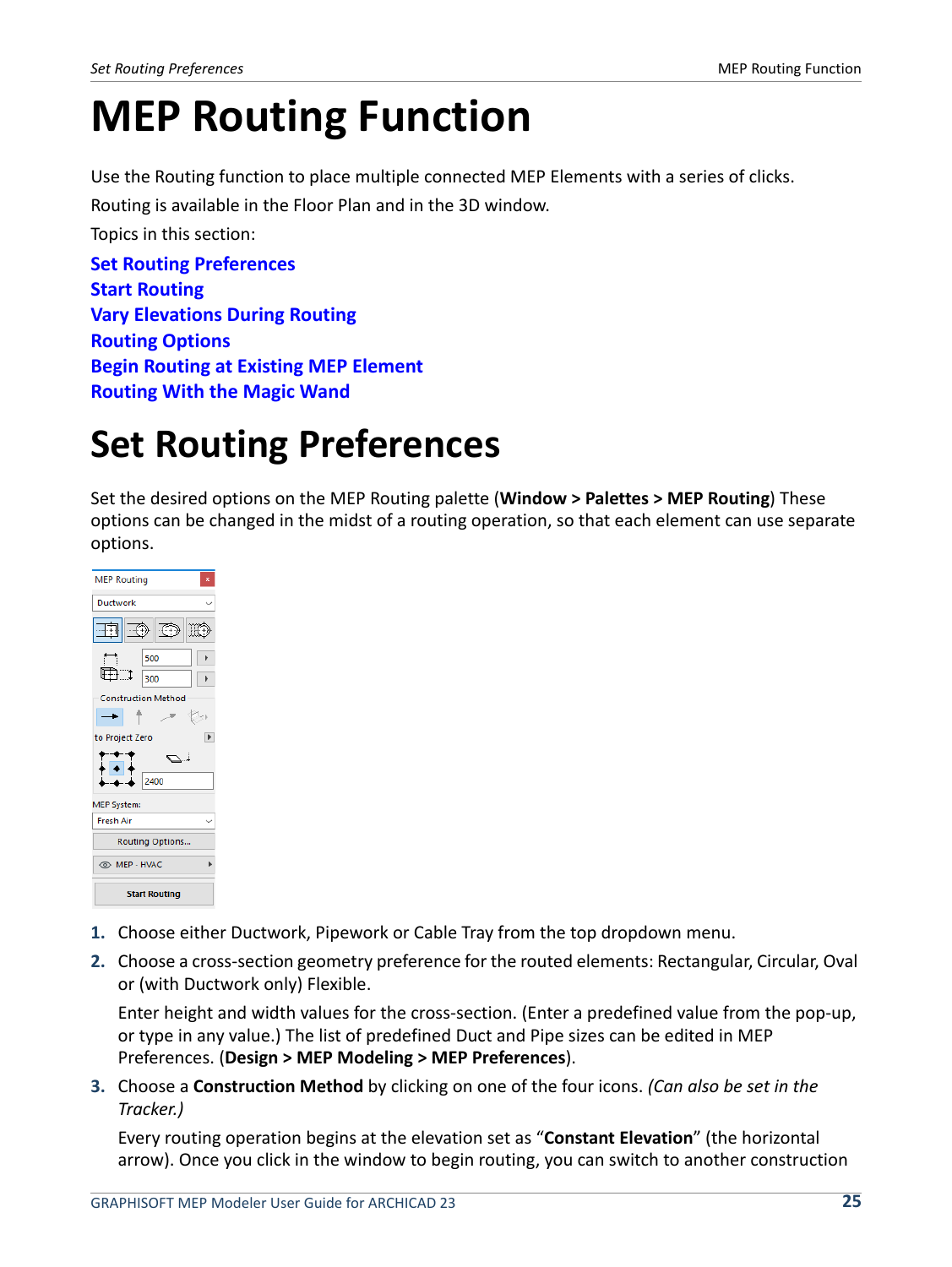method if you want to change the routing elevation as you proceed. (*See [Vary Elevations During](#page-26-0)  [Routing](#page-26-0)*.)

- **4.** Choose an **MEP System** attribute for this Routing operation.
- **5. Reference Line location:** Choose one of the nine points in the Routing palette to define the location of the reference line of the routed elements. (The Reference Line is relevant only during a Routing operation, and indicates the anchor point of the routed elements when you click on screen to place them.)

In this image, the Reference line during routing runs along the top left corner of the duct, as viewed in the direction of routing.



You can switch the reference line location at any time during a routing operation.

- **6.** Adjust Routing Options as needed. (*See [Routing Options](#page-27-0)*.)
- **7.** Choose a **Layer** on which to place the routed elements.

## <span id="page-25-0"></span>**Start Routing**

- **1.** Click **Start Routing** at the bottom of the MEP Routing palette.
	- The button's text changes to Finish Routing, indicating that Routing is in progress.
	- The Toolbox automatically switches to the relevant straight segment-type tool (Duct, Pipe or Cable Tray).
- **2.** Click in the active window to begin Routing. The Tracker appears along with feedback to indicate the placement of the first element.

**Note:** You can begin a Routing operation at the connection port of a placed MEP element. *See [Begin Routing at Existing MEP Element.](#page-29-0)*

**3.** Draw a straight segment as long as you need. When you click to complete this input, the program will divide the segment into duct/pipe segments whose length is defined **in Design > MEP Modeling > MEP Preferences**: Duct or Pipe Segment Length Limit.

**Note: In the Floor Plan window,** ARCHICAD's Guide Lines appear during Routing to assist you (provided that Guide Line display is turned on). The Guide Lines during an MEP operation automatically reflect the Standard Bend Angles defined in **Design > MEP Modeling > MEP Preferences.**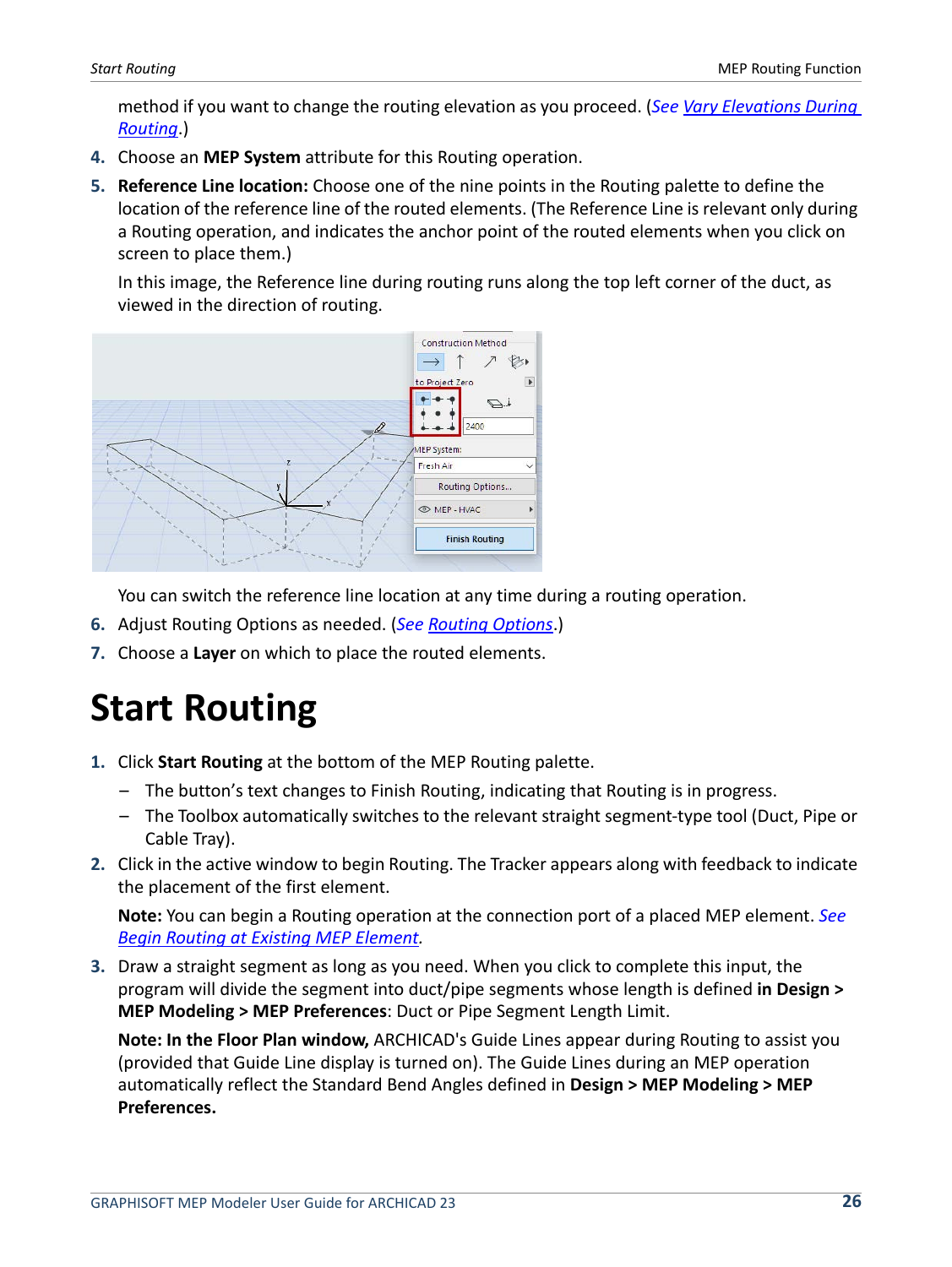- **4.** The next click completes the element, but the operation continues: keep clicking to place additional elements on the route.
	- As you click, multiple MEP elements are connected to each other using the parameters and spatial arrangement you just set in the Routing palette. (The Routing palette settings will override the corresponding default settings of the active tool.)
- **5.** To finish the routing, do one of the following:
	- Double-click
	- Click **Finish Routing**
	- Click on the connection port of an existing MEP element

Press **Backspace** to delete the most recently placed route element.

Press **ESC** to cancel a Routing operation.

If the connection geometries of the connected elements do not match, a Transition element is automatically inserted to ensure a proper connection.

## <span id="page-26-0"></span>**Vary Elevations During Routing**

When starting any Routing operation, you will click in the window at the elevation value shown as **Constant Elevation** in the Routing palette (the Construction Method represented by the horizontal arrow). Once you have clicked at that elevation, however, you can choose among alternative methods:

- **Vertical Rise:** Switch the construction method to "Vertical Rise". In the Floor Plan, a dialog box appears: enter the elevation at which the next element should end. Click OK to close the dialog box and place the vertical segment, and continue routing. In the 3D window, just draw the segment along the vertical editing plane.
- **Constant Slope Angle:** Switch the construction method to "Constant Slope Angle" and enter an angle for the desired slope. Subsequent routed elements during this operation will be placed along this slope until you change the angle value or switch to a different method.



**Note:** The angle unit (such as degree or mm/meter) of the slope is defined in the MEP Preferences: **Rise/Drop Unit** control.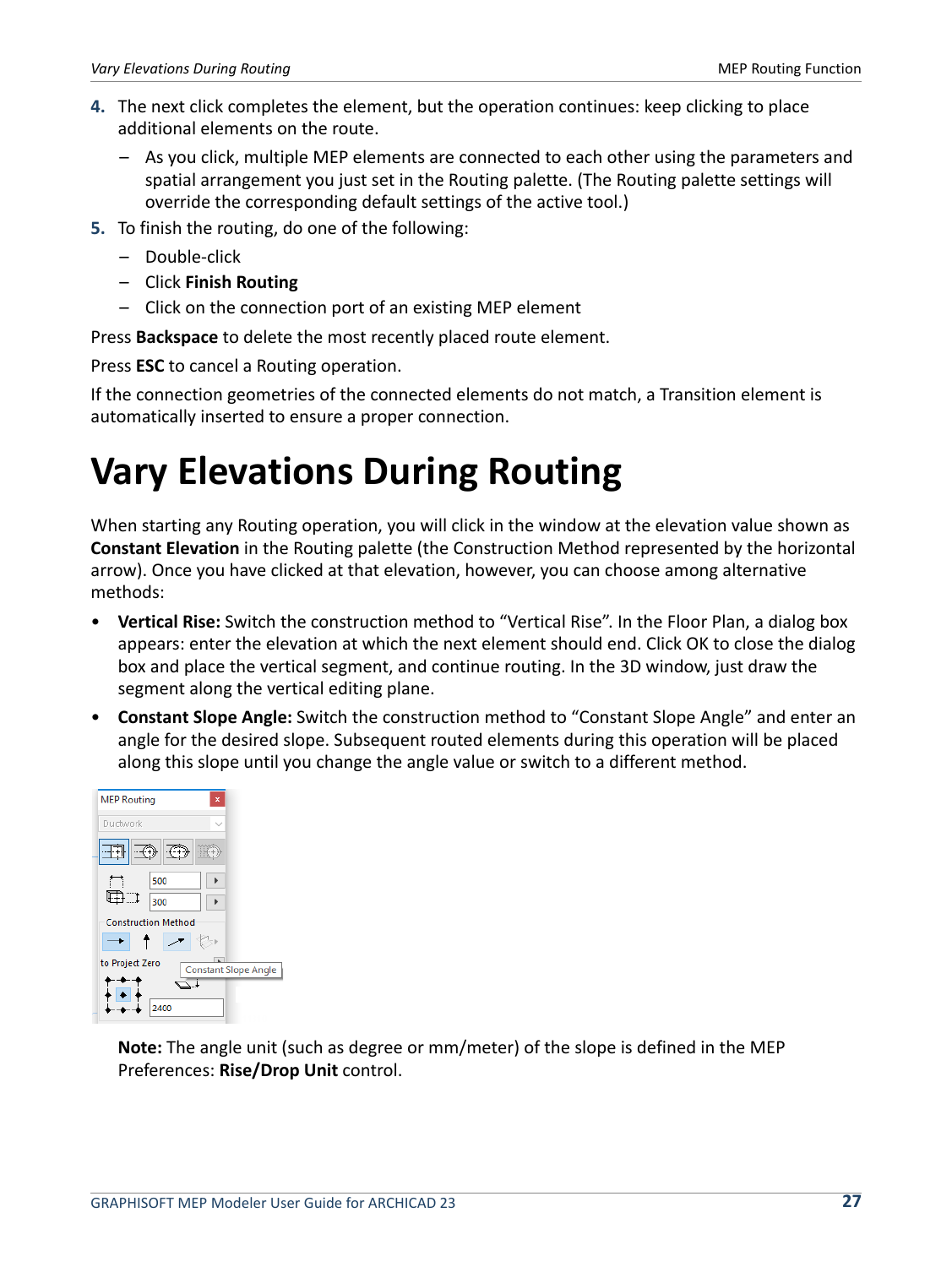| <b>MEP Preferences</b>                |           | ×            |
|---------------------------------------|-----------|--------------|
| <b>Routing Options</b>                |           |              |
| Rise/drop unit:                       | Degree    | $\checkmark$ |
|                                       | Inch/Foot |              |
| Duct segment length limit:            | mm/m      |              |
| Percent<br>Pipe segment length limit: |           |              |
|                                       | Degree    |              |
| Cable Carrier segment length limit:   | 2000      |              |

The **3D Editing Planes** construction methods are valid **in the 3D window.** To use any of them, you must start Routing and place at least one element using any of the construction methods described above. Then switch to one of the following construction methods (click one of the three fly-out options of the 3D Editing Planes icon) to continue routing along the chosen plane:



- **Width Plane:** Routing will continue along the width plane: the plane created by the center line and the "width" direction of the last placed routed element.
- **Height Plane:** Routing will continue along the height plane: the plane created by the center line and the "height" direction of the last placed routed element.
- **Perpendicular Plane:** Routing will continue along the plane perpendicular to that of the last placed element of the Routing operation.

3D input planes are shown as feedback during routing, so it is easy to visualize the result of your chosen input plane.

### <span id="page-27-0"></span>**Routing Options**

On the MEP Routing palette, click Routing Options to access these.

| <b>MEP Routing</b><br>x    |  |  |
|----------------------------|--|--|
| <b>Ductwork</b>            |  |  |
| モモ市<br>⊪m                  |  |  |
| 250                        |  |  |
| ⊞⊐<br>250                  |  |  |
| <b>Construction Method</b> |  |  |
| ¶∕r                        |  |  |
| to Project Zero            |  |  |
| 956000                     |  |  |
| <b>MEP System:</b>         |  |  |
| Fresh Air                  |  |  |
| Routing Options            |  |  |
| <b>O MEP - HVAC</b>        |  |  |
| <b>Start Routing</b>       |  |  |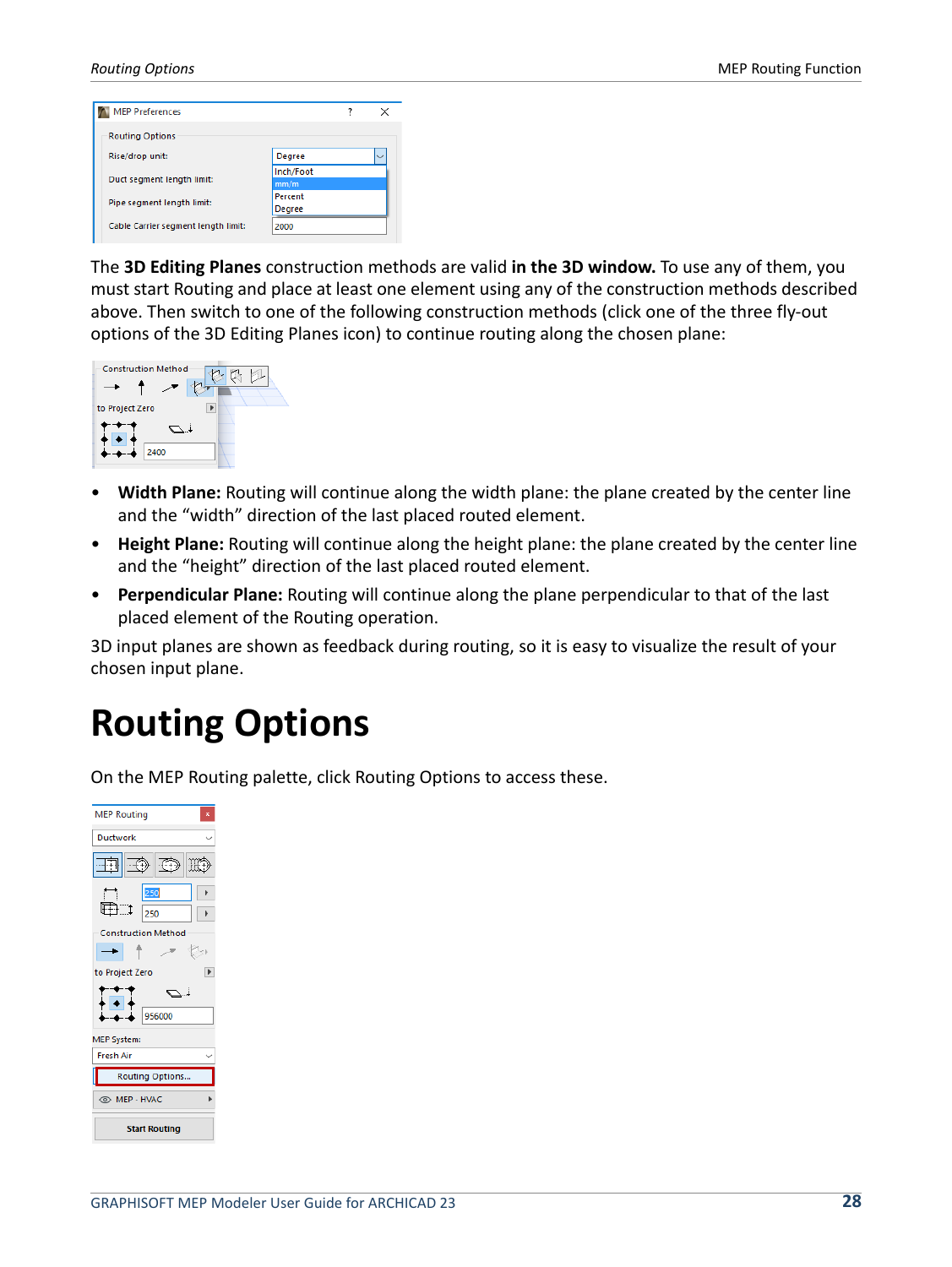Options you set here will affect the next Routing operation:

| Connection Type        | Simple Body       |    |  |
|------------------------|-------------------|----|--|
| Insulation             |                   | v  |  |
| Insulation Thickness   |                   | 30 |  |
| Bend Type              | Radius            |    |  |
| <b>Transition Rule</b> | Place before bend |    |  |
| Connector Height       |                   | Ω  |  |

- **Connection:** Choose the Connection Type (e.g. Flanged, Welded, Simple) as appropriate.
- **Insulation:** Click the checkbox to add an optional Insulation layer to the outside of MEP elements placed in this Routing operation. Define an **Insulation Thickness**.
- For **Bend Type,** click the pop-up black arrow to choose a Bend Type for Bends automatically placed during this Routing Operation.



These are the same Bend types that you can choose from the Duct Bend Default Settings dialog box:

| $\frac{e^{3}e^{2}}{h^{3}e^{2}}$ MEP CUSTOM SETTINGS                |                                                                                                 |                                                                                                                                                |
|--------------------------------------------------------------------|-------------------------------------------------------------------------------------------------|------------------------------------------------------------------------------------------------------------------------------------------------|
| 유류 Custom Settings                                                 |                                                                                                 |                                                                                                                                                |
| <b>General Settings</b>                                            | Visualization                                                                                   | Connections                                                                                                                                    |
| B.                                                                 | (A) Bend Angle<br>(B) Bend Radius<br>Vanes<br>Number of Vanes<br>Insulation<br><b>Thickness</b> | $\blacktriangleright$<br>$90.00$ <sup>*</sup><br>$\blacktriangleright$<br>600<br>$\overline{3}$<br>$\mathbb{F}$<br>30<br>$\blacktriangleright$ |
| Radius<br><b>FLOOR PLAN AND SECTION</b><br><b>MODEL</b>            | Radius<br><b>Square Throat</b><br>Mitered                                                       | Air<br>$\blacktriangleright$                                                                                                                   |
| <b>CATEGORIES AND PROPERTI</b><br><b>OMEP - HVAC</b><br>$\sqrt{2}$ | 45° Throat with 45° Heel<br>45° Throat with 90° Heel                                            | OK                                                                                                                                             |
|                                                                    | 45° Throat with Radius Heel<br>Radius Throat with 90° Heel                                      |                                                                                                                                                |

• **Transition Rule:** Transitions are straight segments placed automatically to ensure correct connections if you switch segment geometry (width, height, or shape) in the middle of a routing operation. If the switch occurs at a bend in the route, the transition element can be placed either before or after the bend. Choose your preference ("Place before bend"/"Place after bend") here.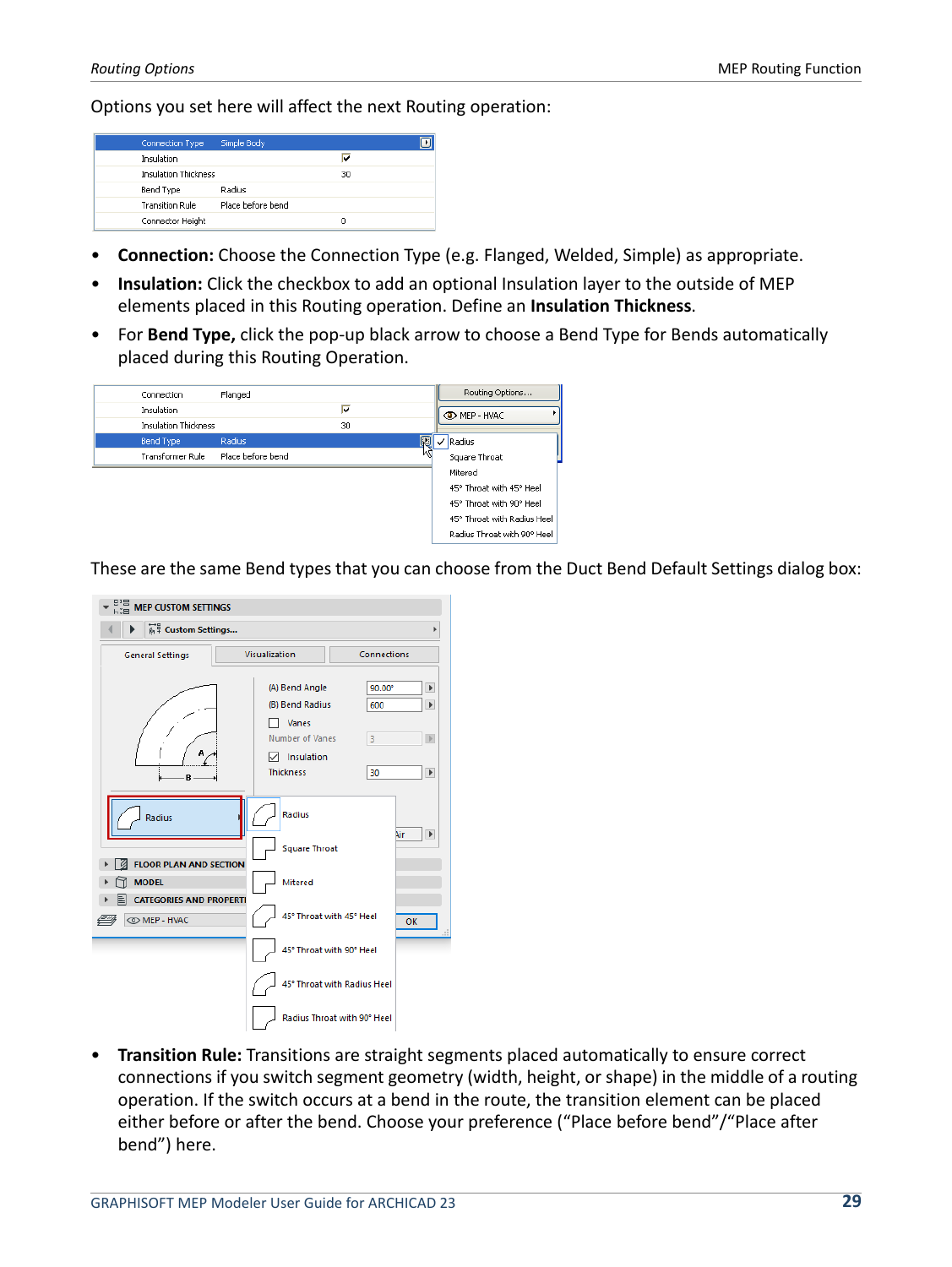## <span id="page-29-0"></span>**Begin Routing at Existing MEP Element**

If MEP elements have already been placed, you can begin a new routing operation from any of these elements in three different ways:

### <span id="page-29-1"></span>**Start Routing at Connection Port of a Straight Segment**

- Click **Start Routing** on the MEP Routing palette
- Click on the connection port of a placed straight MEP element.
- The Routing will begin at the connection port you clicked.

**Note:** The connection ports of straight segments are editable (shown as a diamond-shaped hotspots). This means that if your routing takes a sharp turn, then the original straight segment might be shortened automatically to accommodate the bend.



### <span id="page-29-2"></span>**Start Routing at Connection Port of Other MEP Element Types**

Other MEP elements (e.g. Bends, Junctions, Terminals) have connections whose geometries are fixed. You can start a new Routing operation from any of these connection ports. To start Routing, click on a connection port: Guide Lines appear corresponding to the standard bend angles. Click along the Guide Line you want the Route to follow.

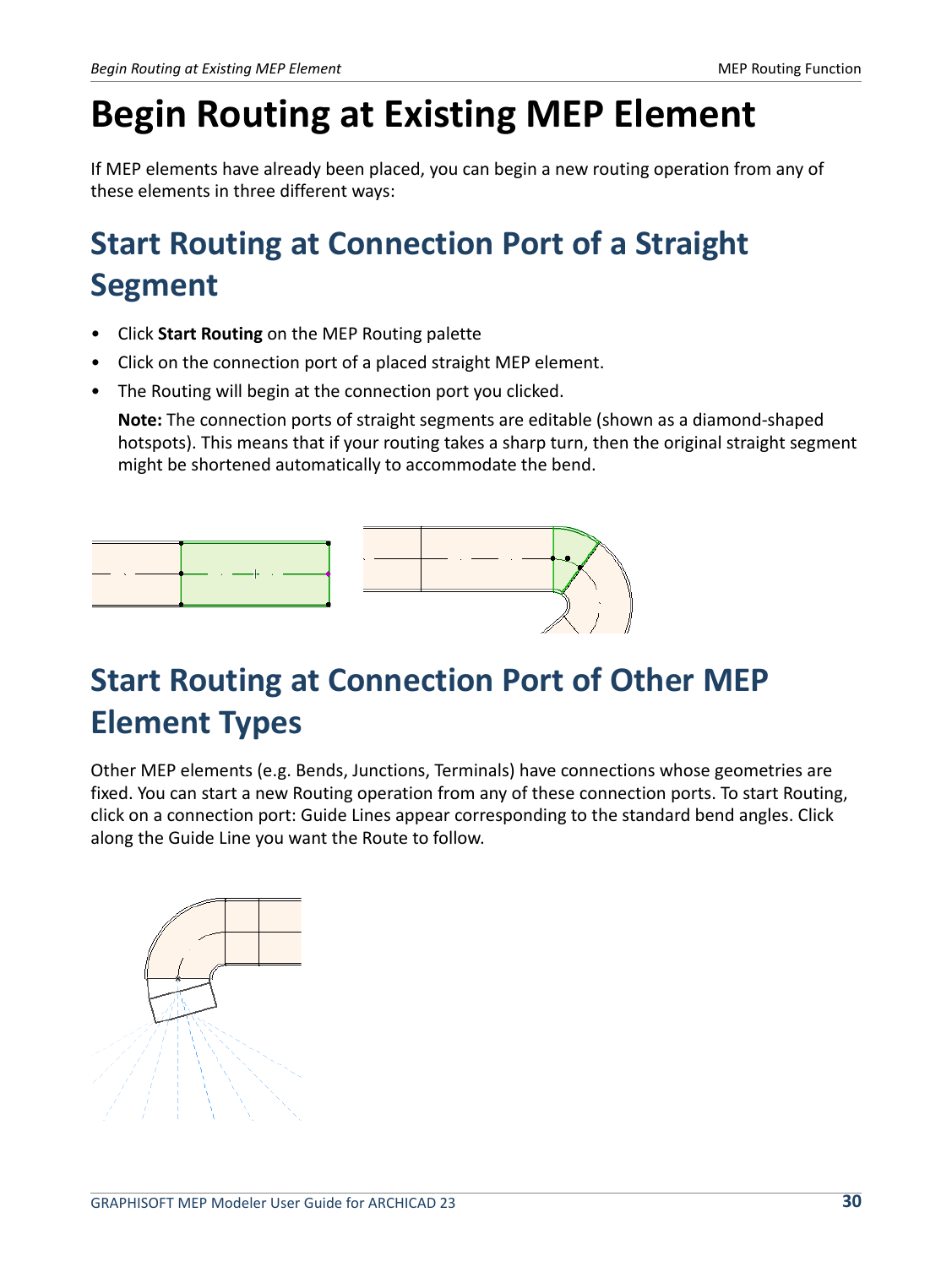You cannot place the newly routed element at an angle that would require you to truncate the existing MEP element.

In the 3D window, Guide Lines are not available. Instead, begin routing by pressing Shift to constrain the first placed element to an orthogonal direction. If you want the first routing element to be placed at any other angle, enter the desired angle value in the Tracker.

### <span id="page-30-0"></span>**Start Routing by Placing Junction on a Placed MEP Element**

You can begin a Routing operation by placing a junction at an already placed straight MEP segment.

- Click **Start Routing** on the MEP Routing palette
- Click on the centerline of a placed MEP element

The Routing will begin at the place you clicked, by inserting a Junction.

The **Insert Junction Element** dialog box appears. Choose the type of junction you wish to insert (e.g. Duct Tee, Duct Takeoff, Duct Wye), then click OK. (The possible junction types vary depending on whether the clicked element is a Duct, a Cable or a Pipe.)

| <b>Insert Junction Element</b>            | 7 | ×  |
|-------------------------------------------|---|----|
| Select a junction type element to insert! |   |    |
| Duct Tee 20                               |   | ۸  |
| Duct Take-off 20                          |   |    |
| Duct Wye 20                               |   |    |
|                                           |   |    |
|                                           |   | w  |
|                                           |   |    |
| Cancel                                    |   | OK |

Next, depending on the Junction type you choose, you may be prompted to choose among several possible geometries:

If you place a **Duct Wye** junction, you must click twice:

- First, click to define which side of the existing element to place the Wye.
- Second, click in either direction to define which of the two Wye branches to connect the next routed element.

If you place the **Duct Take-off** in Floor Plan:

- **1.** First, click to define which side of the element (right, left, top, bottom) to attach the takeoff.
- **2.** If you click "top", then the program assumes that the next placed element will be at a right angle to the takeoff, and you are prompted to choose one of the four horizontal directions shown as you move the cursor around the insertion point on screen.

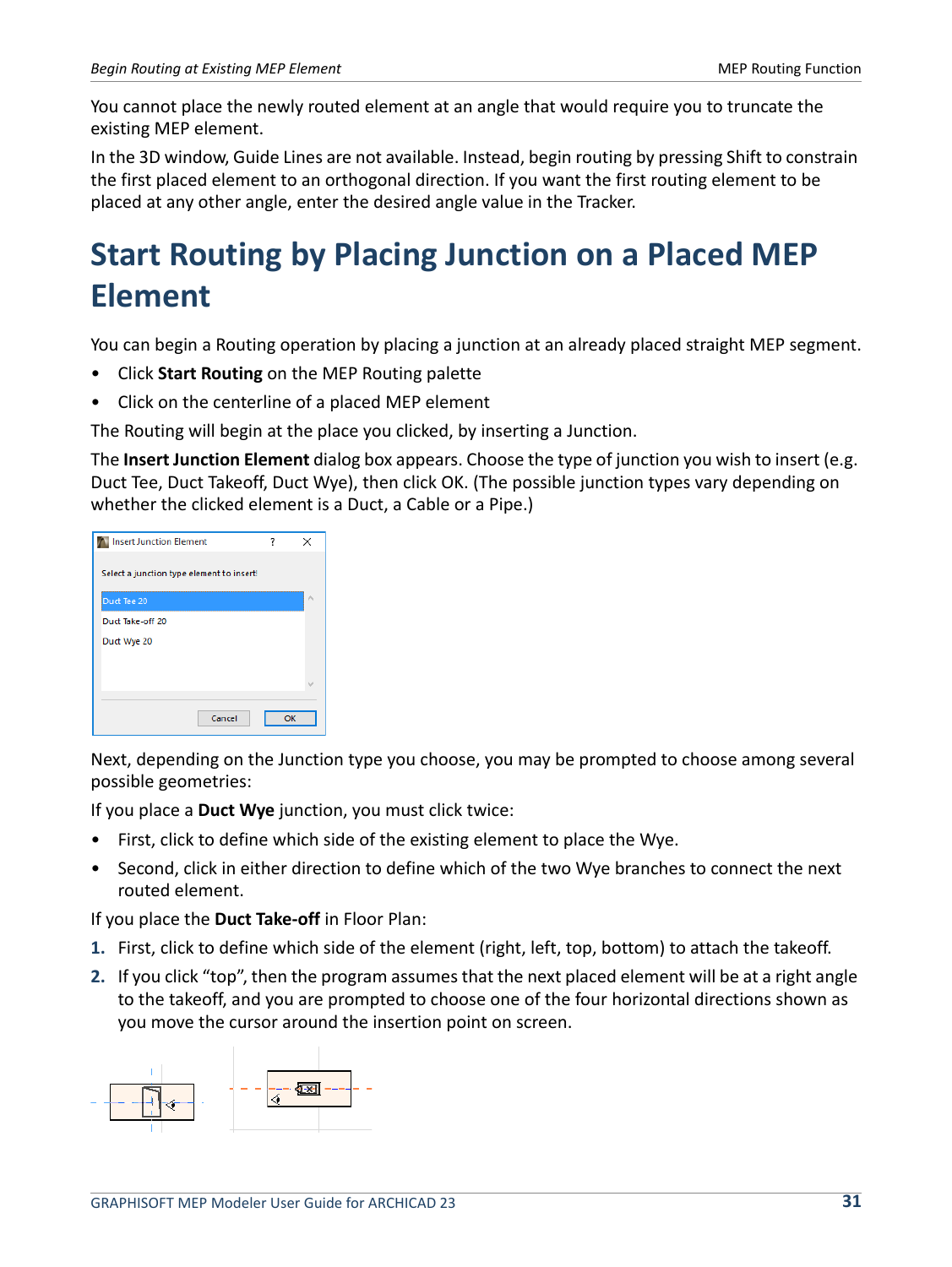(If you prefer that the next placed element be vertical, do not choose any of the four horizontal directions indicated by the on-screen feedback. Instead, switch the Construction Method (use the MEP Routing palette or the Tracker) to Vertical Rise and place the next element.)

**3.** After you place the horizontal segment, Guide Lines will prompt you to click to define the angle at which to continue the next routing element.



Similarly, if you place the **Duct Tee** in Floor Plan, Guide Lines will prompt you to click to define the angle at which to continue the next routing element.

The newly placed MEP elements will use the parameters (Element type, MEP system, shape, elevation) of the clicked connection port, overwriting the current parameters of the Routing palette with those of the clicked connection port.

**Note:** Several MEP elements placed at varying elevations can appear, on the Floor Plan, to have connection points that coincide. If you begin routing by clicking on one of these connection points, you will be prompted to choose the connection port you want.

## <span id="page-31-0"></span>**Routing With the Magic Wand**

Use ARCHICAD's Magic Wand function to place a series of connected MEP elements with a single click:

Set preferences on the MEP Routing palette and click Start Routing.

Press the Spacebar to activate the Magic Wand, then click on an existing polyline or polygon.

The MEP route is placed.

In contrast to the Magic Wand operation with regular ARCHICAD tools, the Magic Wand used during MEP Routing will not reproduce curved elements; a straight segment will connect the two endpoints of the curved element. Thus, all MEP routed elements placed using the Magic Wand method will be straight segments (connected by bends as needed).

**Note:** The Magic Wand method for placing routed elements works only as the initial step in an MEP Routing operation.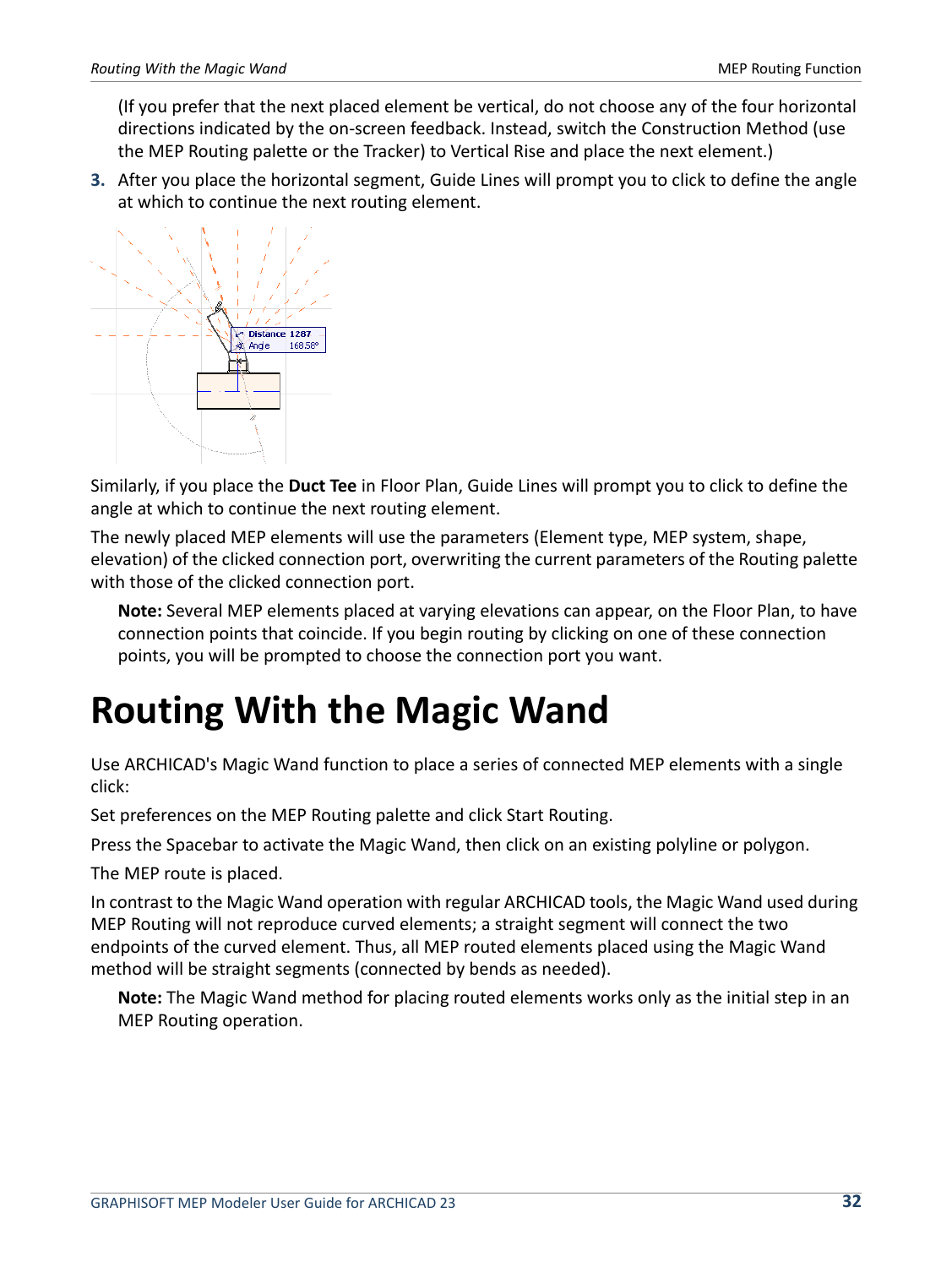# <span id="page-32-0"></span>**Editing MEP Elements**

- MEP-specific editing operations are available in the Floor Plan and 3D window. (In the Section/ Elevation/IE windows, only the basic - Move, Stretch - editing commands are available.)
- For any selected MEP element, use its Settings dialog to edit its parameters. Use the Pet Palette commands to edit the MEP element graphically.
- When you edit a selected MEP element, certain parameters of connected (though unselected) MEP elements may also change as a result.
- Following the edit, every modified element becomes selected.

For example, if you change the cross-section of one selected element, the connected elements will become disconnected as a result, and they will all be shown as selected following the edit.

Select the MEP element(s) to be edited. The Pet Palette commands include the usual elementediting options common to ARCHICAD elements: Drag, Rotate, Mirror, Elevate, Multiply.



The top row of the Pet Palette can include certain commands specific to the type and geometry of the selected MEP element: The following sections illustrate these Pet Palette editing options.

### <span id="page-32-1"></span>**Editing Straight Segments**

• **Move Connection:** Available for the connection node of a selected straight element connected to another straight element.



Use the cursor to drag the connection node, or enter values in the Tracker; this modifies the length of the segment. (The Length parameter is the length of the element; the Distance parameter is the distance by which you move the node.)

**Insert Node:** Available for every straight MEP element, by clicking on its edge. This command will affect not just the selected MEP element, but all straight connected elements up to the next connected junction, or to the last straight element. New bends are inserted as needed.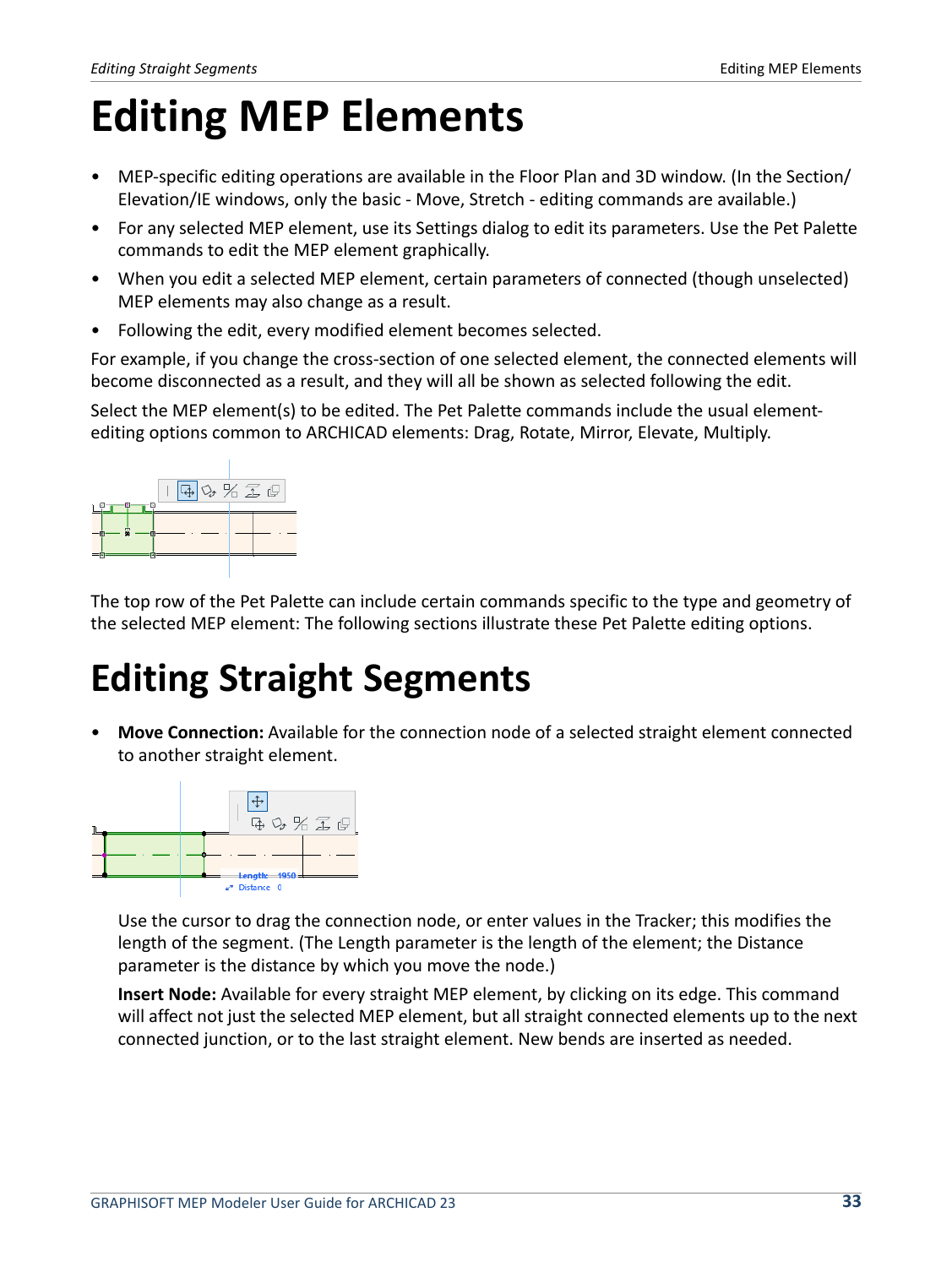

• **Offset Edge:** Available for every straight MEP element. Affects all straight elements connected to the clicked element, including any inline, transition and junction elements.



• **Elevate Edge:** In the 2D window, this Pet Palette command brings up the Elevate dialog box. Enter the value by which you wish to elevate the selection.



Since this is a vertical edit, you will have no feedback in the Floor Plan on the result, unless a previously connected straight segment is now disconnected: the hotspots will change. In the 3D Window, use the Tracker's Elevation control to enter the desired value.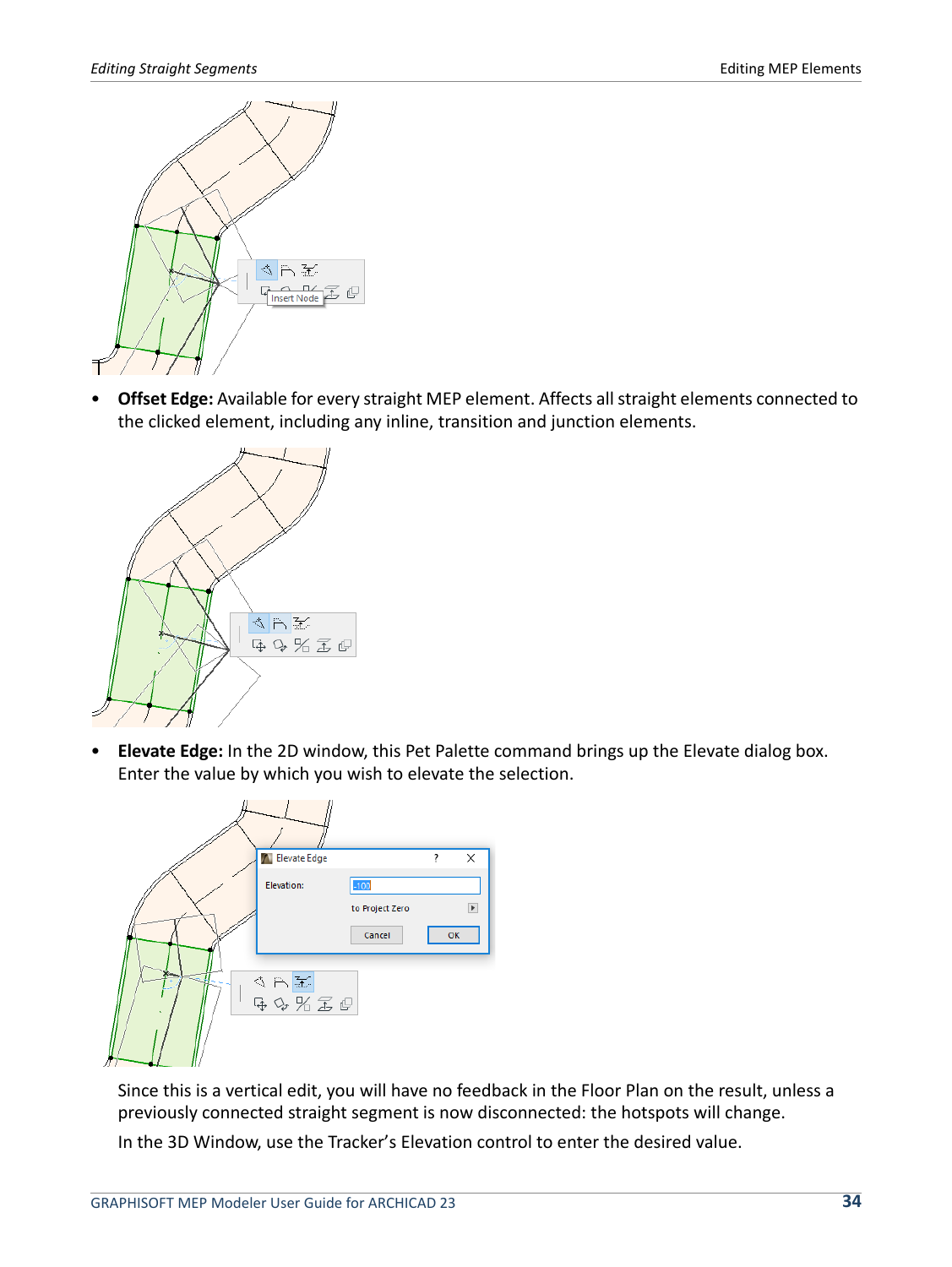

• **Stretch:** Available at the end of an unconnected straight segment.

### <span id="page-34-0"></span>**Editing Flexible Elements**

Select a Flexible Duct and use the available Pet Palette commands to modify the duct shape. (Note that these commands will also allow you to create duct elements of extreme geometries that are not structurally valid.)

• **Move Node:** Available from the Pet Palette of a flexible duct element's internal node.



• **Insert Node:** Available from the Pet Palette of a flexible duct element's edge.

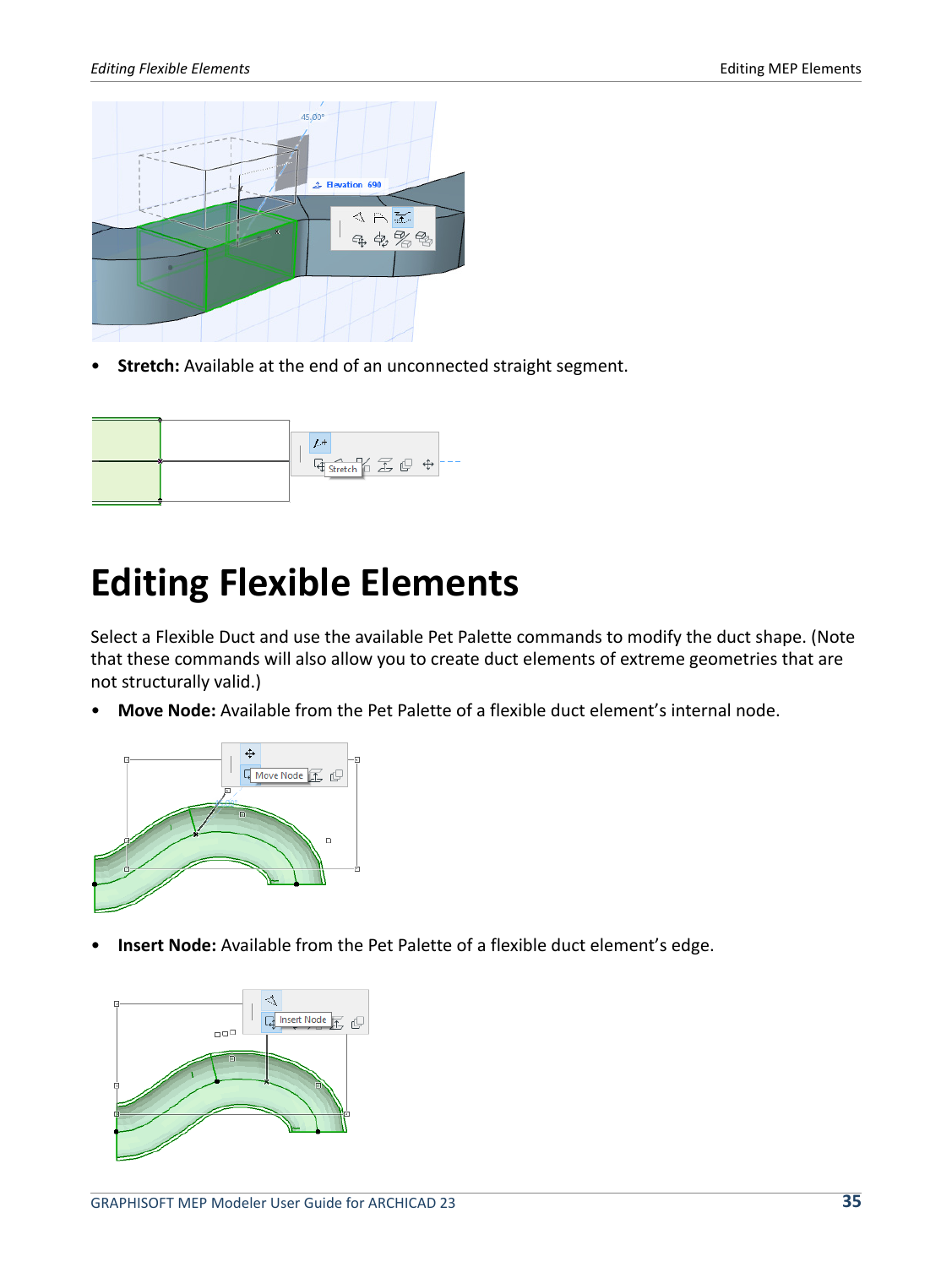• **Stretch:** Available from the Pet Palette at the end node of a flexible duct.



### <span id="page-35-0"></span>**Editing Bends**

• **Move Node:** Available at the corner point of a connected Bend.



Affects the selected Bend plus all straight elements connected to it, including any inline, transition and junction elements. The selected Bend angle will change, and new Bends are inserted as necessary.

**Elevate Node:** Available at the corner point of a connected Bend with a circular shape, in 3D only. Also available in 3D at the endpoint of a free-standing element having a circular crosssection.

Use this command to change the Slope Angle of an MEP system after it is placed.

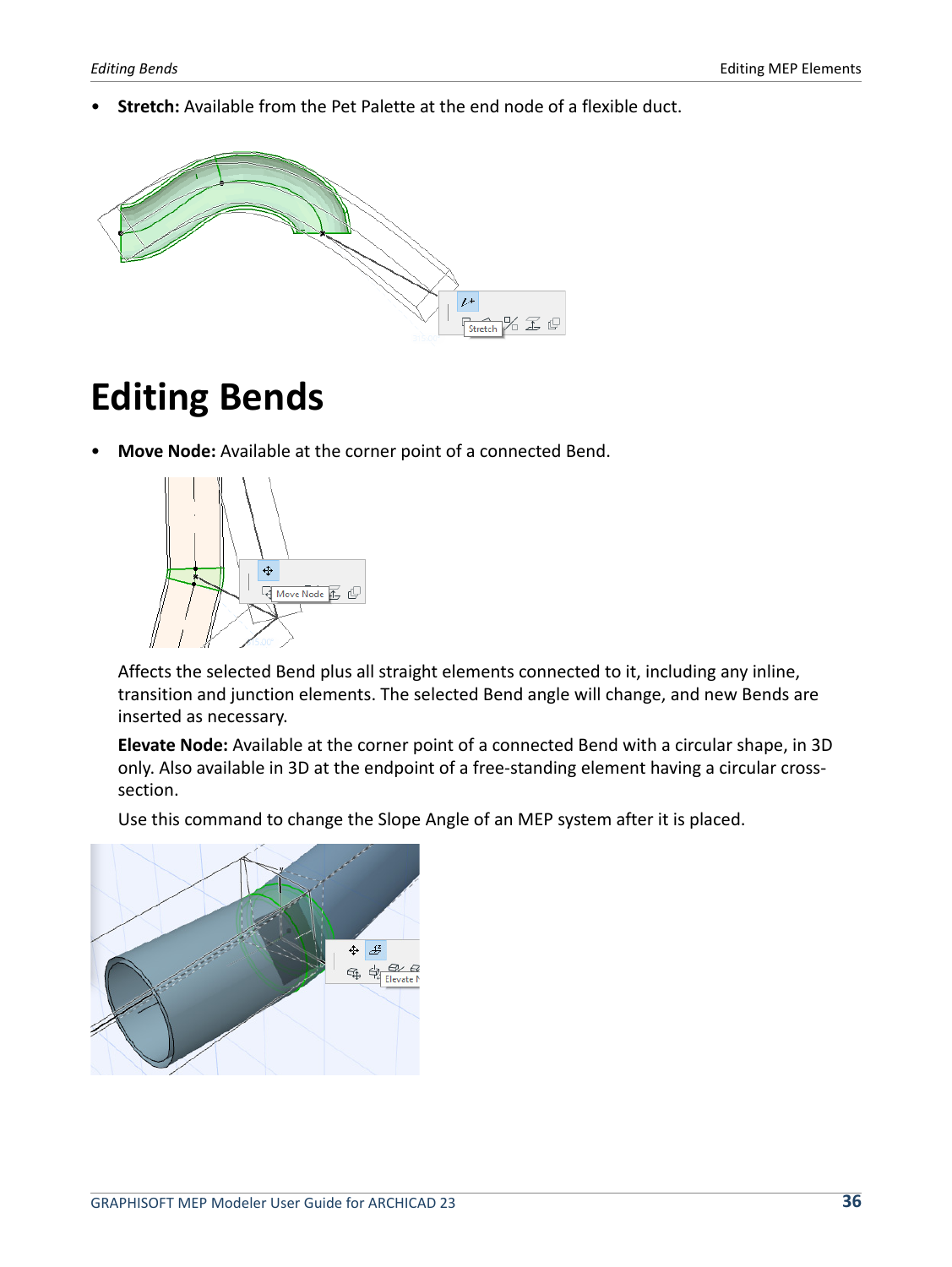### <span id="page-36-0"></span>**Editing In-line Elements**

• **Move Inline:** Move an in-line element along its straight axis.



## <span id="page-36-1"></span>**Editing Terminal Elements**

- **Move Terminal:** Use this command on a Terminal-type MEP element in Floor Plan. The Terminal plus all connected straight segments move together.
- **Elevate Terminal:** Use this command on a Terminal-type MEP element in the 3D window. You will be able to elevate or lower the Terminal element plus all of its connected straight segments simultaneously.

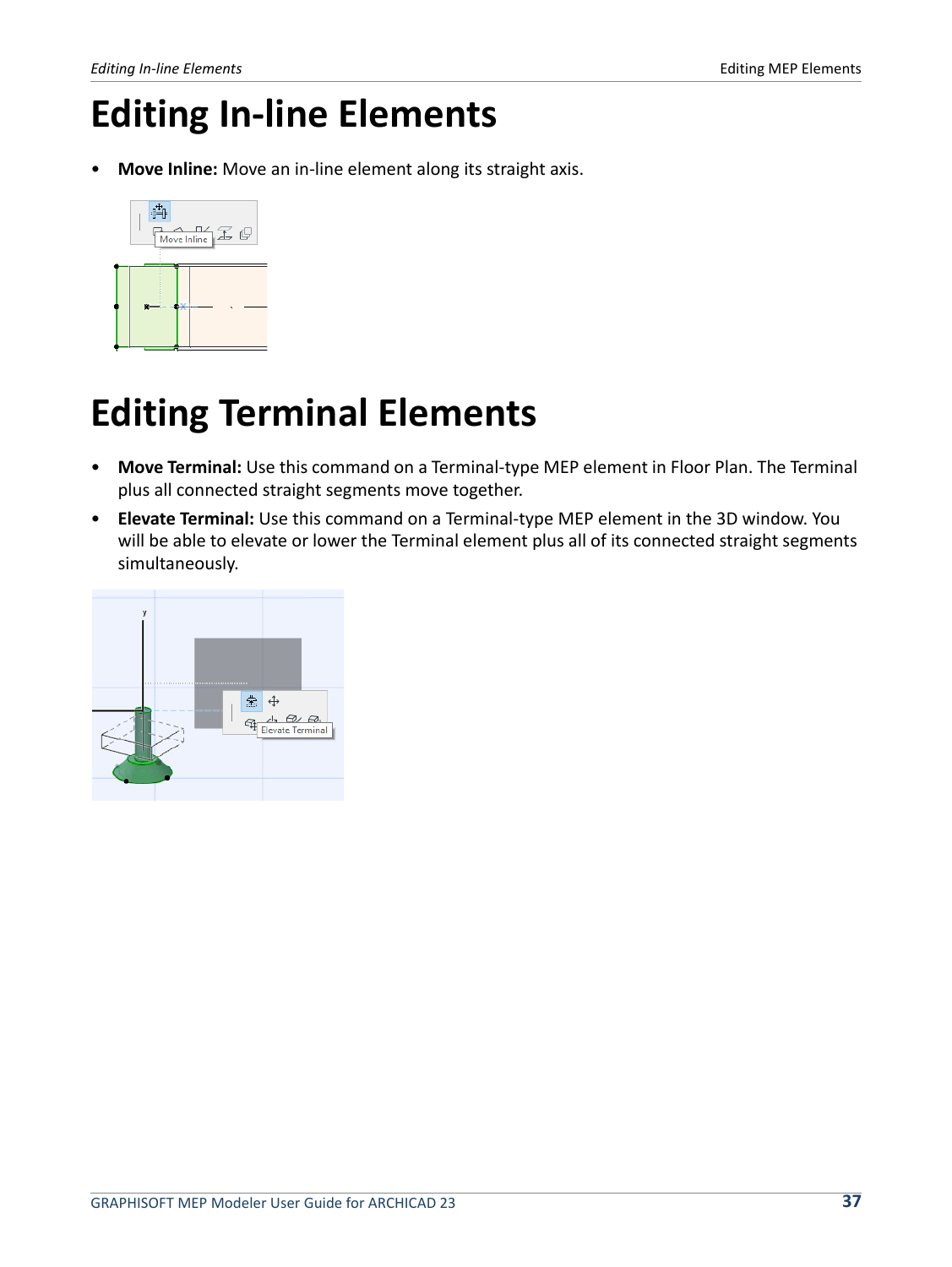# <span id="page-37-0"></span>**Resize MEP Elements**

Use this function to resize and/or change the shape and common parameters of a whole series of connected elements in your MEP system.

- **1.** Choose the **Design > MEP Elements > Resize MEP Elements** command (or use the toolbar shortcut from the MEP Toolbar).
- **2.** Click an MEP connection to define the start point of the resize.
- **3.** Move your cursor to another connection point where you want to end the resizing. A preselection highlight indicates the part of the MEP system chosen for resizing.
- **4.** Click to define this endpoint of the resize. ARCHICAD zooms onto the affected part of the MEP system.
- **5.** The Resize MEP Elements dialog box appears.

|                                                      | <b>Resize MEP Elements</b> |  |  |
|------------------------------------------------------|----------------------------|--|--|
| Resize Shape and Size of highlighted<br>elements to: |                            |  |  |
|                                                      |                            |  |  |
|                                                      | 800<br>500                 |  |  |
| Resize<br>Cancel                                     |                            |  |  |

Use these controls to set the desired shape and size of the elements, then click **Resize**.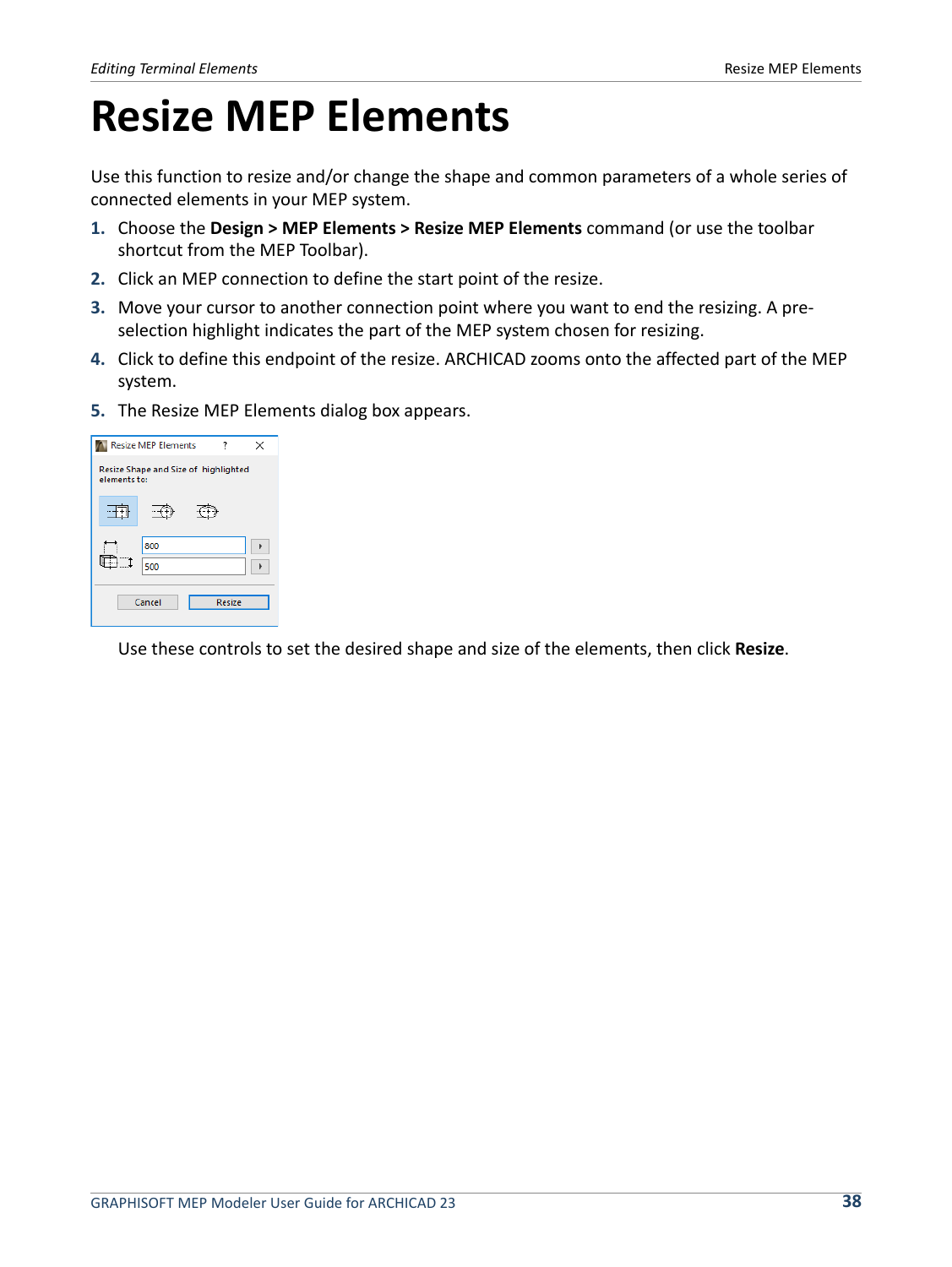# <span id="page-38-0"></span>**Select Connected MEP Elements**

Choose the **Select Connected Elements** command from the **Design > MEP Modeling** menu (or the shortcut from the MEP Toolbar).

Move your cursor to any connection point on any placed MEP object. All connected MEP elements from that point are pre-selected.

Click to select these connected MEP elements.

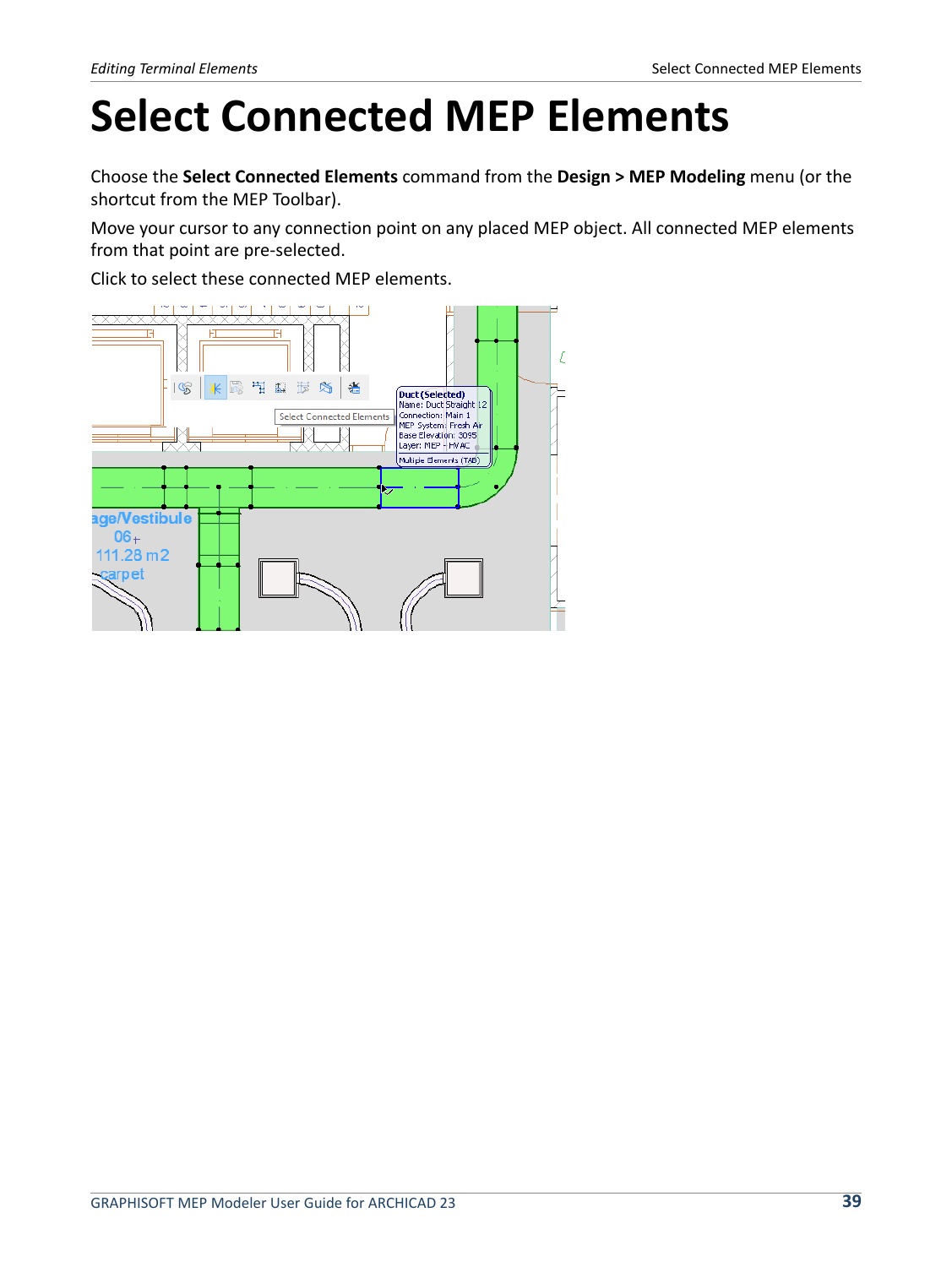# <span id="page-39-0"></span>**Edit Selected Elements**

This function enables you to adjust certain settings of multiple selected MEP elements - even if the selected elements have been created using a variety of MEP tools.

**Note:** MEP Equipment elements are *not* editable with this function.

A typical use-case is to select a series of connected elements (for example, by using the *[Select](#page-38-0)  [Connected MEP Elements](#page-38-0)* function), and then switching the MEP System of all the selected elements at once. This way, you avoid having to open the Settings of each element one by one.

To use this function, select any combination of MEP elements. Use the **Design > MEP Modeling > Edit Selected Elements** command.

The appearing dialog box has a separate panel for each MEP family (i.e. Ductwork, Pipework, Cabling.) On the relevant panel(s), change any of the settings. These changes affect all the selected elements of that family.

| <b>Edit Selected Elements</b> | ?<br>×                           |
|-------------------------------|----------------------------------|
| <b>DUCTWORK ELEMENTS</b>      |                                  |
|                               |                                  |
|                               | Selected: 8<br>Editable: 8       |
| <b>MEP System:</b>            | <b>Fresh Air</b><br>$\checkmark$ |
| 3D Representation:            | <b>Detailed</b><br>$\checkmark$  |
| ○ Use System Surface          |                                  |
| <b>√</b> Insulation           |                                  |
| <b>Thickness:</b>             | 30                               |
| Layer:                        | <b>OD MEP - HVAC</b>             |
| <b>PIPEWORK ELEMENTS</b><br>ь |                                  |
| CABLING ELEMENTS              |                                  |
|                               | Cancel<br>OK                     |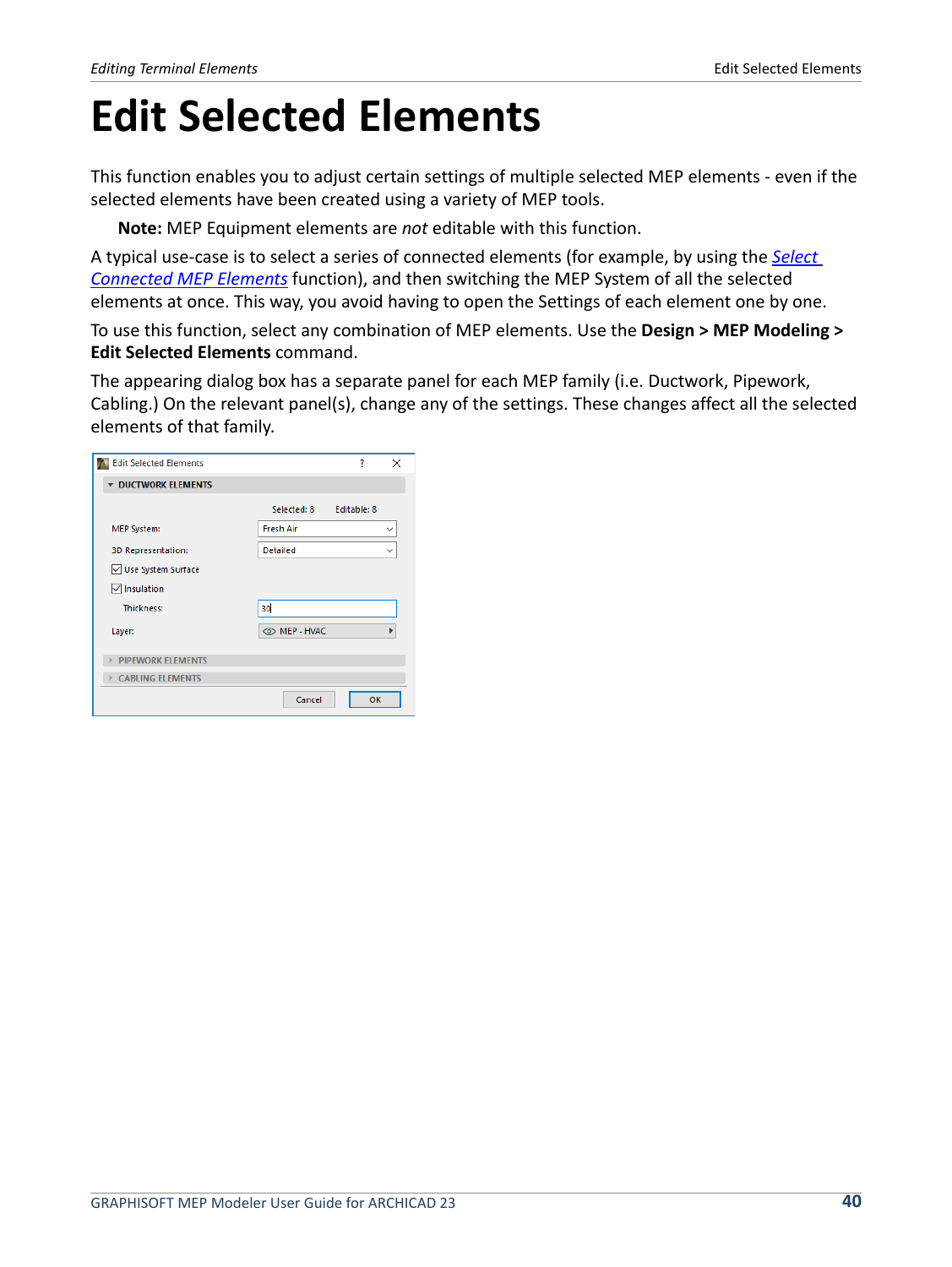# <span id="page-40-0"></span>**Create Custom MEP Part**

Use this function to create a specialized ARCHICAD model and save it as a custom MEP part.

- **1.** Open a new, empty ARCHICAD project file.
- **2.** In the Floor Plan or 3D window, use any construction elements (e.g. Wall, Slab, Object, MEP element) to model a custom MEP part.
- **3.** If your custom MEP element requires one or more connections, you must use the MEP Connection object as part of your element under construction.

**Note:** The MEP Connection object is located in the MEP Library. (You can use the Library Part search function to locate it.)



- **4.** When you are finished designing the MEP part, go to the 3D window (if you are not there already).
- **5.** Use the **Design > MEP Modeling > Save 3D Model as Custom MEP Part** command (also available from the MEP Toolbar).
- **6.** In the appearing **Save Library Part** dialog box, enter a File Name for your new MEP object, which will be saved in your project's Embedded Library, or another library designated by you.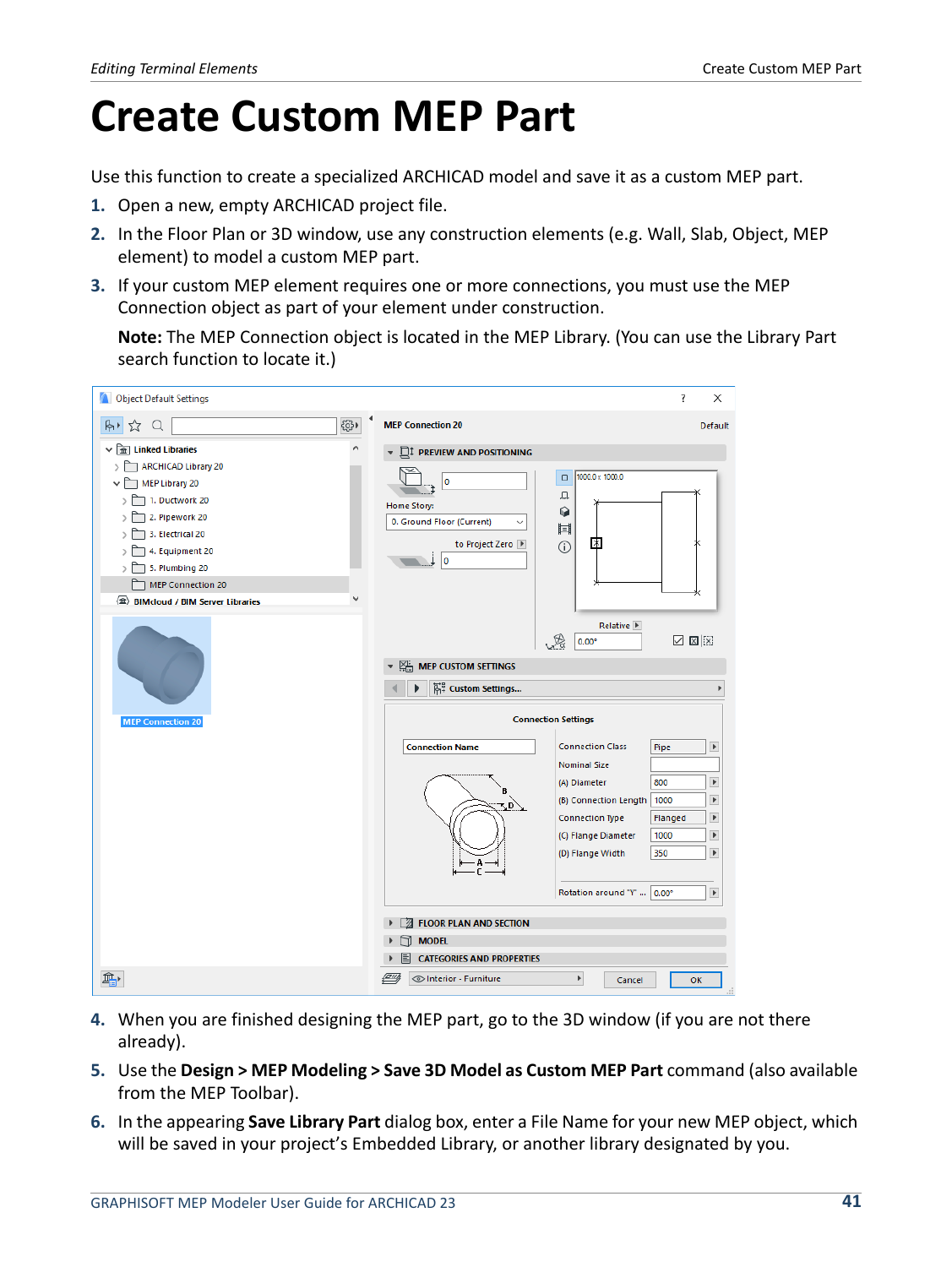#### **7.** Choose a Subtype from the Type drop-down list:

| Save MEP Element             |       |                     |                                                                  | ? | ×            |
|------------------------------|-------|---------------------|------------------------------------------------------------------|---|--------------|
| Save Library Part to:        |       | Embedded Library    |                                                                  |   | $\checkmark$ |
|                              |       | t)                  | 面图目                                                              |   |              |
| 圖<br><b>Embedded Library</b> |       |                     |                                                                  |   |              |
|                              |       |                     |                                                                  |   |              |
|                              |       |                     |                                                                  |   |              |
|                              |       |                     |                                                                  |   |              |
|                              |       |                     |                                                                  |   |              |
|                              |       |                     |                                                                  |   |              |
|                              |       |                     |                                                                  |   |              |
|                              |       |                     |                                                                  |   |              |
|                              |       |                     |                                                                  |   |              |
|                              |       |                     |                                                                  |   |              |
|                              |       |                     |                                                                  |   |              |
|                              |       |                     |                                                                  |   |              |
|                              |       |                     |                                                                  |   |              |
|                              |       |                     |                                                                  |   |              |
|                              |       |                     |                                                                  |   |              |
|                              |       |                     |                                                                  |   |              |
|                              |       |                     |                                                                  |   |              |
| <b>New Folder</b>            | Name: | My Floor Drain Duct |                                                                  |   |              |
|                              |       | Type:               | <b>Custom Pipe Fitting</b>                                       |   |              |
|                              |       |                     | Custom Duct Fitting                                              |   |              |
|                              |       |                     | <b>Custom Pipe Fitting</b>                                       |   |              |
|                              |       |                     | Custom Duct Flow Terminal                                        |   |              |
|                              |       |                     | <b>Custom Pipe Flow Terminal</b>                                 |   |              |
|                              |       |                     | Custom Duct Inline Flow Device<br>Custom Pipe Inline Flow Device |   |              |

**Note:** The available subtypes in this list depend on the number and type of MEP Connection objects you placed in the custom MEP part. If your custom MEP part has only a single Connection, the equipment and in-line subtypes (which require multiple collinear connections) are not available here. Also, if you placed an MEP Connection that is set to Pipe type in its Settings dialog box, then the Duct subtypes are not available.

**8.** Click **Save**. The new MEP object is now located in the library folder to which you saved it, and is accessible from the Tool settings of the chosen subtype.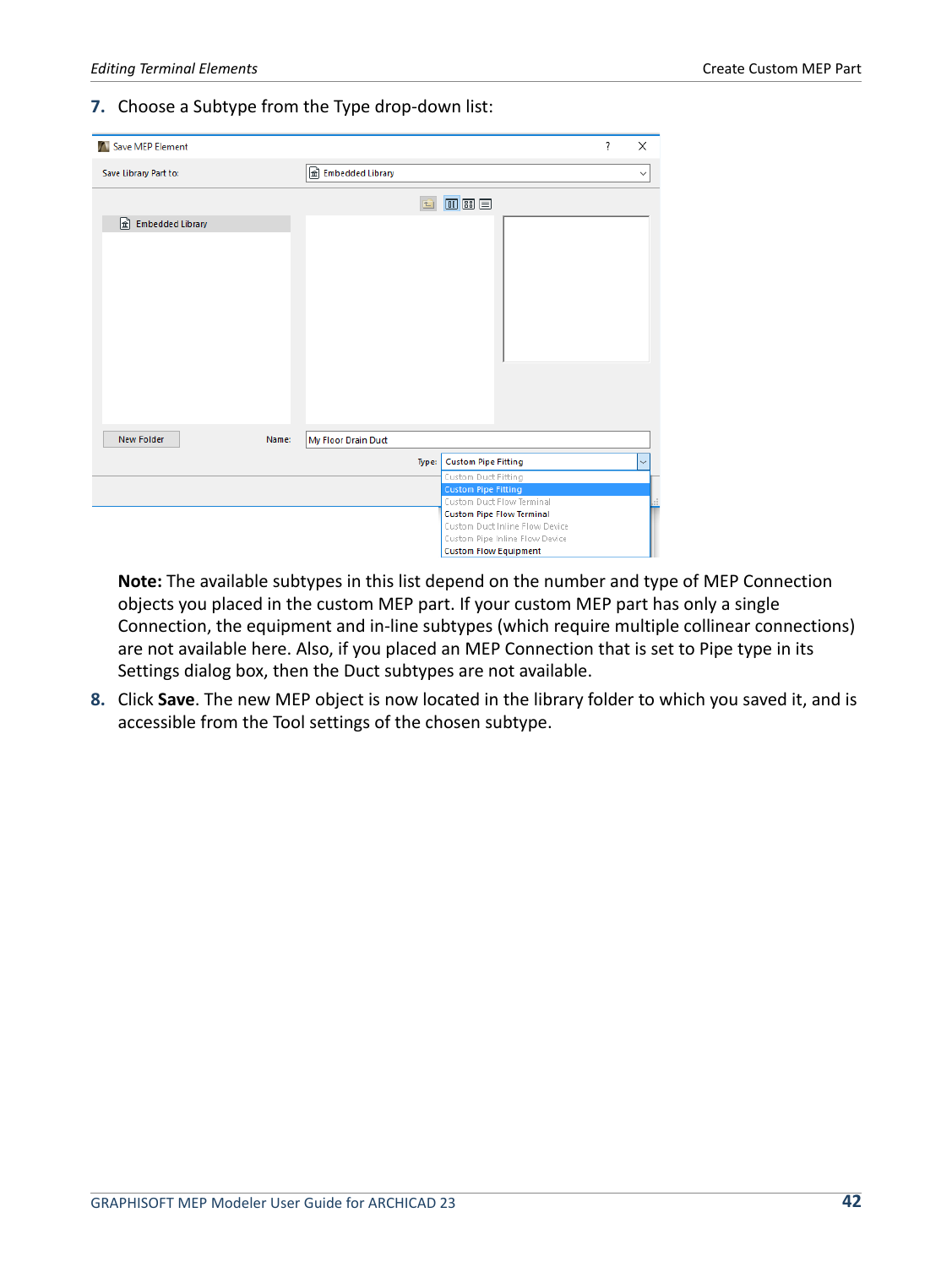# <span id="page-42-0"></span>**Behavior of MEP-Compatible Objects**

If MEP Modeler is installed, then many familiar elements from the ARCHICAD Library, such as this Basin, will now include MEP Custom Settings (including the Connection tab page), so you can connect them to any object in an MEP route:

| Object Default Settings<br>W |                         |                                                   |                       | ?            | X                     |
|------------------------------|-------------------------|---------------------------------------------------|-----------------------|--------------|-----------------------|
| ト 公<br>$\alpha$<br>basin     | 目田口龄                    | Basin 23                                          |                       |              | Default               |
| Found 49 library part(s):    |                         | <b>DI PREVIEW AND POSITIONING</b>                 |                       |              |                       |
|                              |                         | <b>BASIN SETTINGS</b>                             |                       |              |                       |
|                              |                         | <b>E</b> I⊏ Connections                           |                       |              |                       |
|                              |                         | Hot Water Connection<br>Hot Water Connection<br>Þ |                       |              |                       |
|                              |                         |                                                   | <b>Nominal Size</b>   |              |                       |
|                              |                         |                                                   | (A) Diameter          | 27           | F                     |
| <b>Basin 23</b>              | <b>Basin Cabinet 23</b> | B                                                 | Nom. Wall Thickness   | $\mathbf{1}$ | r                     |
|                              |                         |                                                   | (B) Connection Length | 20           | $\blacktriangleright$ |
|                              |                         |                                                   | Connection Type       | Welded       | $\blacktriangleright$ |
| <b>Basin Corner 23</b>       | <b>Basin Double 23</b>  |                                                   | MEP System:           | Undefined    | $\blacktriangleright$ |
|                              |                         |                                                   |                       |              |                       |
|                              |                         | <b>FLOOR PLAN AND SECTION</b>                     |                       |              |                       |
|                              |                         | <b>MODEL</b><br>Þ.                                |                       |              |                       |
|                              |                         | <b>CLASSIFICATION AND PROPERTIES</b><br>E         |                       |              |                       |
|                              |                         | © Interior - Furniture<br>$\sqrt{2H}$             | ь<br>Cancel           |              | OK                    |

If you are working on ARCHICAD *without* MEP Modeler installed, the same objects are, of course, still available from the Library, but their custom MEP parameters are not available.

#### **Display MEP Connections**

For such MEP-compatible Library parts, enable the Model View Option to **Show Object MEP Connections**. (**Document > Model View > Set Model View**, and go to the Miscellaneous Settings for Library Parts panel).

#### **Sharing ARCHICAD Projects**

It is likely that an ARCHICAD project file will be shared or transferred among team members, some of whom have installed MEP Modeler, and others who have not. The following workflows explain how the MEP objects will behave in each case.

**Note:** In the following workflow descriptions, "ARCHICAD Environment" means that ARCHICAD is installed *without* the MEP Modeler Add-On. "MEP Modeler Environment" means that ARCHICAD is installed with the MEP Modeler Add-On.

### **Workflow 1: Open MEP Modeler Project in an ARCHICAD Environment**

If a project created in an MEP environment is in an ARCHICAD environment (without MEP Modeler), the MEP objects will be available and editable as GDL objects. If you subsequently reopen the project in an MEP environment, the connections will function properly.